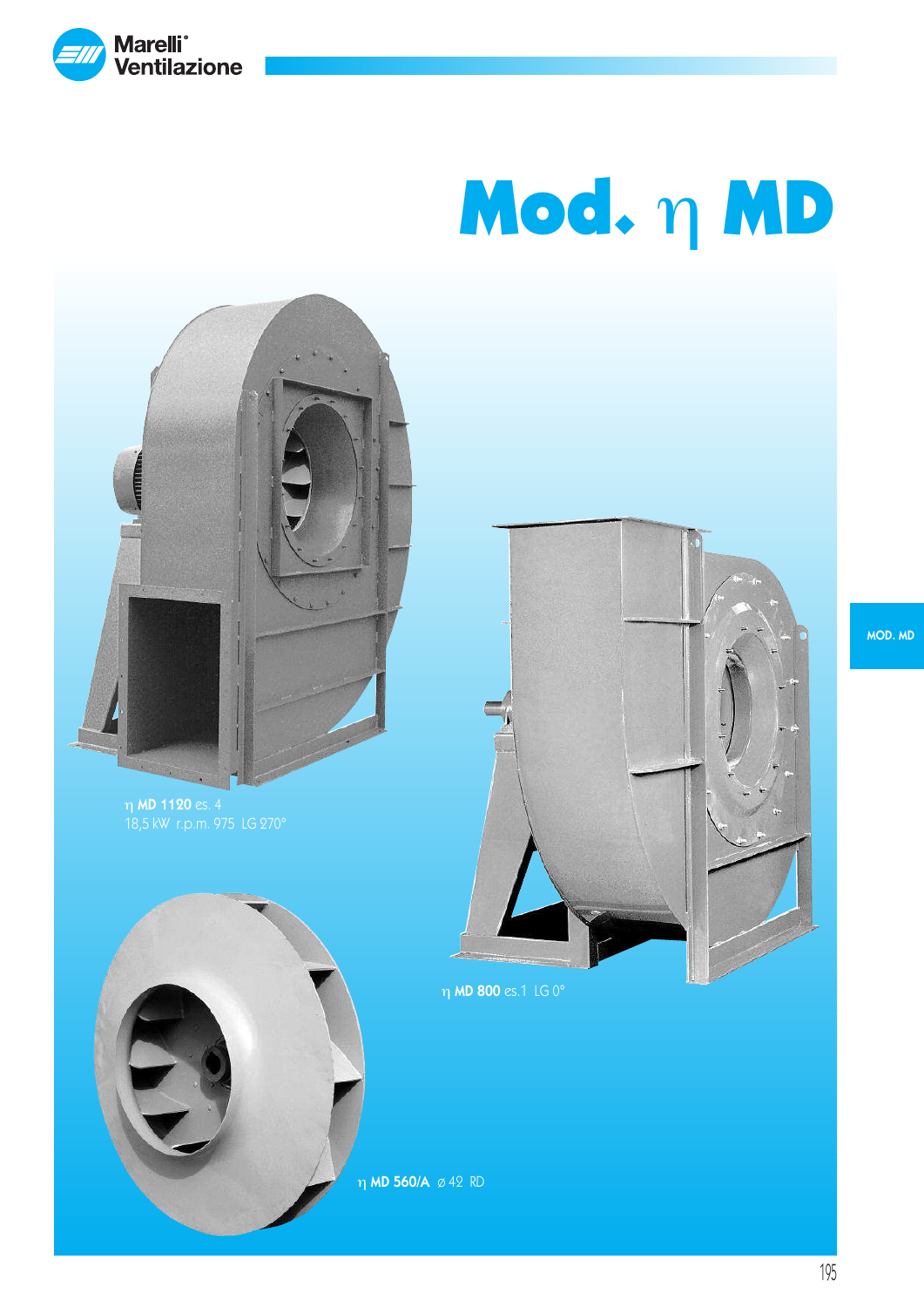

### CARATTERISTICHE IN PREMENTE • OUTLET CHARACTERISTICS

• LEISTUNGSDATEN DRUCKSEITIG • CARACTERISTIQUES EN SOUFFLAGE • CARACTERISTICAS EN IMPULSION

|                  |          |         |                |        |        |     |            |     |             |     | V m <sup>3</sup> /s |                               |     |     |     |                                    |     |
|------------------|----------|---------|----------------|--------|--------|-----|------------|-----|-------------|-----|---------------------|-------------------------------|-----|-----|-----|------------------------------------|-----|
| MOD.             | Frame    | kW abs  | kw inst.       | r.p.m. | dB     |     | $0,35$ 0,4 |     | $0,45$ 0,55 | 0,6 |                     | Pt kgf/m <sup>2</sup> = mmH2O |     |     |     | $0,65$ 0,75 0,85 0,95 1,05 1,2 1,3 |     |
| $η$ MD 400/B     | 90 L/2   | $\,2\,$ | 2,2            | 2840   | 75     | 225 | 225        | 223 | 220         | 210 | 200                 | 190                           | 180 |     |     |                                    |     |
| $η$ MD 400/A     | 100 LA/2 | 2,6     | $\mathfrak{Z}$ | 2850   | 76     | 270 | 270        | 265 | 260         | 255 | 250                 | 235                           | 220 | 205 | 190 | 140                                | 115 |
| $\eta$ MD 450/B  | 112 M/2  | 3,7     | $\overline{4}$ | 2860   | 78     |     |            |     | 305         | 305 | 300                 | 295                           | 290 | 280 | 275 | 260                                |     |
| $η$ MD 450/A     | 132 SA/2 | 4,4     | 5,5            | 2900   | 84     |     |            |     | 350         | 350 | 345                 | 340                           | 335 | 325 | 310 | 290                                | 270 |
| $η$ MD 500/B     | 132 SB/2 | 6,4     | 7,5            | 2900   | 85     |     |            |     |             |     |                     | 380                           | 380 | 375 | 370 | 365                                | 355 |
| $\eta$ MD 500/A  | 160 MA/2 | 7,6     | 11             | 2910   | 87     |     |            |     |             |     |                     | 440                           | 440 | 435 | 430 | 420                                | 405 |
| η MD 560/B       | 160 MA/2 | 10,6    | 11             | 2910   | 88     |     |            |     |             |     |                     |                               |     |     | 490 | 485                                | 480 |
| $\eta$ MD 560/A  | 160 MB/2 | 13,5    | 15             | 2930   | 88     |     |            |     |             |     |                     |                               |     |     | 560 | 555                                | 550 |
| $\eta$ MD 630/B  | 180 MB/2 | 20      | 22             | 2950   | 88     |     |            |     |             |     |                     |                               |     |     |     |                                    |     |
| $η$ MD 630/A     | 200 LA/2 | 26      | 30             | 2950   | 90     |     |            |     |             |     |                     |                               |     |     |     |                                    |     |
| η MD 710/B       | 200 LB/2 | 36      | 37             | 2960   | 91     |     |            |     |             |     |                     |                               |     |     |     |                                    |     |
| $\eta$ MD 710/A  | 225 M/2  | 44      | 45             | 2960   | 92     |     |            |     |             |     |                     |                               |     |     |     |                                    |     |
| η MD 800/B       | 280 S/2  | 64      | 75             | 2970   | 93     |     |            |     |             |     |                     |                               |     |     |     |                                    |     |
| $\eta$ MD 800/A  | 280 M/2  | 84      | 90             | 2970   | 94     |     |            |     |             |     |                     |                               |     |     |     |                                    |     |
| η MD 900/B       | 315 MA/2 | 116     | 132            | 2980   | 96     |     |            |     |             |     |                     |                               |     |     |     |                                    |     |
| $η$ MD 900/A     | 315 MB/2 | 150     | 160            | 2980   | 98     |     |            |     |             |     |                     |                               |     |     |     |                                    |     |
| $\eta$ MD 560/B  | 90 L/4   | 1,4     | 1,5            | 1380   | 68     |     |            |     | 120         | 120 | 118                 | 115                           | 114 | 112 | 105 | 95                                 |     |
| $η$ MD 560/A     | 100 LA/4 | 1,8     | 2,2            | 1410   | 69     |     |            |     | 135         | 135 | 132                 | 130                           | 128 | 125 | 120 | 115                                | 105 |
| η MD 630/B       | 100 LB/4 | 2,7     | 3              | 1410   | 70     |     |            |     |             |     |                     | 160                           | 160 | 158 | 155 | 150                                | 145 |
| $\eta$ MD 630/A  | 112 M/4  | 3,5     | 4              | 1420   | 71     |     |            |     |             |     |                     | 180                           | 180 | 178 | 175 | 170                                | 165 |
| $η$ MD 710/B     | 112 M/4  | 3,9     | $\overline{4}$ | 1420   | 72     |     |            |     |             |     |                     |                               |     |     | 195 | 194                                | 190 |
| $η$ MD 710/A     | 132 S/4  | 5,4     | 5,5            | 1430   | 73     |     |            |     |             |     |                     |                               |     |     | 220 | 218                                | 215 |
| $η$ MD 800/B     | 132 MA/4 | 7,4     | 7,5            | 1430   | 75     |     |            |     |             |     |                     |                               |     |     |     |                                    |     |
| $\eta$ MD 800/A  | 160 M/4  | 10      | 11             | 1465   | 78     |     |            |     |             |     |                     |                               |     |     |     |                                    |     |
| $η$ MD 900/B     | 160 L/4  | 14      | 15             | 1465   | 80     |     |            |     |             |     |                     |                               |     |     |     |                                    |     |
| $η$ MD 900/A     | 180 L/4  | 20      | 22             | 1470   | 82     |     |            |     |             |     |                     |                               |     |     |     |                                    |     |
| η MD 1000/B      | 200 L/4  | 26      | 30             | 1470   | 84     |     |            |     |             |     |                     |                               |     |     |     |                                    |     |
| $\eta$ MD 1000/A | 225 S/4  | 32      | 37             | 1480   | 86     |     |            |     |             |     |                     |                               |     |     |     |                                    |     |
| $η$ MD 1120/B    | 225 M/4  | 44      | 45             | 1480   | 87     |     |            |     |             |     |                     |                               |     |     |     |                                    |     |
| $η$ MD 1120/A    | 250M/4   | 54      | 55             | 1480   | 89     |     |            |     |             |     |                     |                               |     |     |     |                                    |     |
| $\eta$ MD 1250/B | 280 S/4  | 74      | 75             | 1485   | 90     |     |            |     |             |     |                     |                               |     |     |     |                                    |     |
| η MD 1250/A      | 315 S/4  | 98      | 110            | 1485   | 92     |     |            |     |             |     |                     |                               |     |     |     |                                    |     |
| $\eta$ MD 1400/B | 315 MA/4 | 130     | 132            | 1485   | 94     |     |            |     |             |     |                     |                               |     |     |     |                                    |     |
| η MD 1400/A      | 315 MC/4 | 170     | 200            | 1485   | 95     |     |            |     |             |     |                     |                               |     |     |     |                                    |     |
| $\eta$ MD 900/B  | 132 MA/6 | 3,9     | $\overline{4}$ | 950    | 68     |     |            |     |             |     |                     |                               |     |     |     |                                    | 130 |
| η MD 900/A       | 132 MB/6 | 5       | 5,5            | 950    | 69     |     |            |     |             |     |                     |                               |     |     |     |                                    | 150 |
| $\eta$ MD 1000/B | 160 M/6  | 6,5     | 7,5            | 960    | $70\,$ |     |            |     |             |     |                     |                               |     |     |     |                                    |     |
| $η$ MD 1000/A    | 160 L/6  | 8,7     | 11             | 960    | 71     |     |            |     |             |     |                     |                               |     |     |     |                                    |     |
| $\eta$ MD 1120/B | 180 L/6  | 12      | 15             | 970    | 74     |     |            |     |             |     |                     |                               |     |     |     |                                    |     |
| $η$ MD 1120/A    | 200 LA/6 | 15      | 18,5           | 975    | 75     |     |            |     |             |     |                     |                               |     |     |     |                                    |     |
| $η$ MD 1250/B    | 200 LB/6 | 20      | 22             | 975    | 76     |     |            |     |             |     |                     |                               |     |     |     |                                    |     |
| $η$ MD 1250/A    | 225 M/6  | 27      | 30             | 980    | 77     |     |            |     |             |     |                     |                               |     |     |     |                                    |     |
| $\eta$ MD 1400/B | 250 M/6  | 36      | 37             | 980    | 80     |     |            |     |             |     |                     |                               |     |     |     |                                    |     |
| $η$ MD 1400/A    | 280 M/6  | 49      | 55             | 985    | 81     |     |            |     |             |     |                     |                               |     |     |     |                                    |     |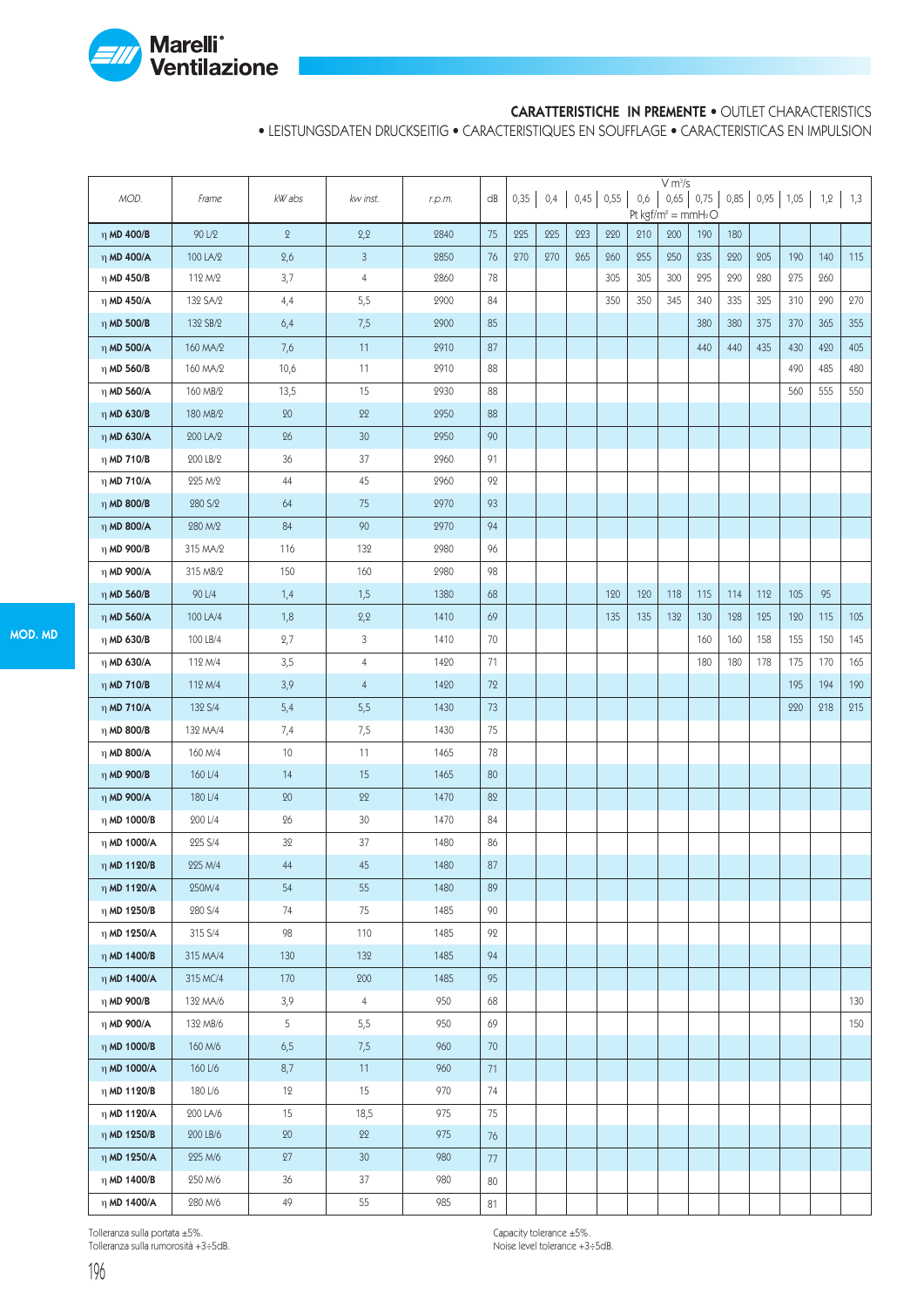#### 240 190 130 330 300 385 365 335 300 260 160 475 465 450 420 405 545 | 535 | 510 | 500 | 475 | 425 | 375 635 | 630 | 625 | 615 | 605 | 585 | 550 | 505 725 | 720 | 715 | 705 | 695 | 670 | 640 | 600 | 550 | 490 | 400 | 300 800 | 790 | 785 | 765 | 750 | 740 | 700 | 660 905 | 903 | 900 | 880 | 860 | 850 | 815 | 760 | 700 | 625 | 550 1050 | 1040 | 1025 | 1020 | 1000 | 970 | 920 | 850 1200 | 1180 | 1175 | 1160 | 1140 | 1100 | 1050 | 1000 1320 | 1310 | 1300 | 1280 | 1250 1500 1490 1480 1450 1420  $100$  75 60 140 130 160 150 140 120 105 75 180 175 175 212 210 200 190 180 170 150 120 240 | 240 | 235 | 225 | 220 | 215 | 210 282 | 280 | 280 | 275 | 270 | 260 | 250 | 240 | 220 | 200 | 160 | 120 320 318 315 310 300 290 270 370 365 360 350 340 330 315 290 260 220 390 390 380 375 370 360 350 330 455 | 452 | 450 | 440 | 430 | 425 | 400 | 380 500 490 485 475 470 575 | 570 | 565 | 555 | 550 630 630 730 725 130 | 128 | 127 | 125 | 120 | 115 | 105 150 | 145 | 143 | 140 | 138 | 135 | 125 | 115 | 100 | 80 | 60 165 | 163 | 160 | 158 | 155 | 154 | 145 | 135 190 | 188 | 188 | 185 | 180 | 170 | 165 | 160 | 145 | 130 | 100 | 75 215 213 210 208 205 200 185 180 250 | 245 | 240 | 235 | 230 | 225 | 220 | 205 | 190 270 265 260 258 255 245 320 315 310 305 295 285 345 340 335 400 395 390 380 950 800 650 500 1220 1180 1050 1400 1350 1250 1180 1075 950 620 160 350 300 250 180 460 400 380 540 500 475 450 380 325 230 620 620 610 590 560 510 720 710 680 660 640 610 560 480 380 270 800 | 795 | 790 | 780 | 760 | 730 | 680 | 630 920 | 920 | 910 | 900 | 880 | 850 | 810 | 760 | 710 | 630 | 500 | 380 170 150 100  $935 | 910$ 275 265 245 230 185 120 330 325 315 300 280 385 | 380 | 370 | 350 | 340 | 320 | 280 | 240 | 165 7,5 8,5 9,5 10,5 12 13 15 17 19 21 23 27 30 Pt kgf/m<sup>2</sup> = mmH<sub>2</sub>O  $V$  m<sup>3</sup>/s 1,5 1,7 1,9 2,1 2,3 2,7 3 3,3 3,7 4,2 4,7 5,3 6 6,5

Tolèrance débit ±5%. Tolèrance niveau sonore +3÷5 dB.

## **Mod.** η MD es.4-5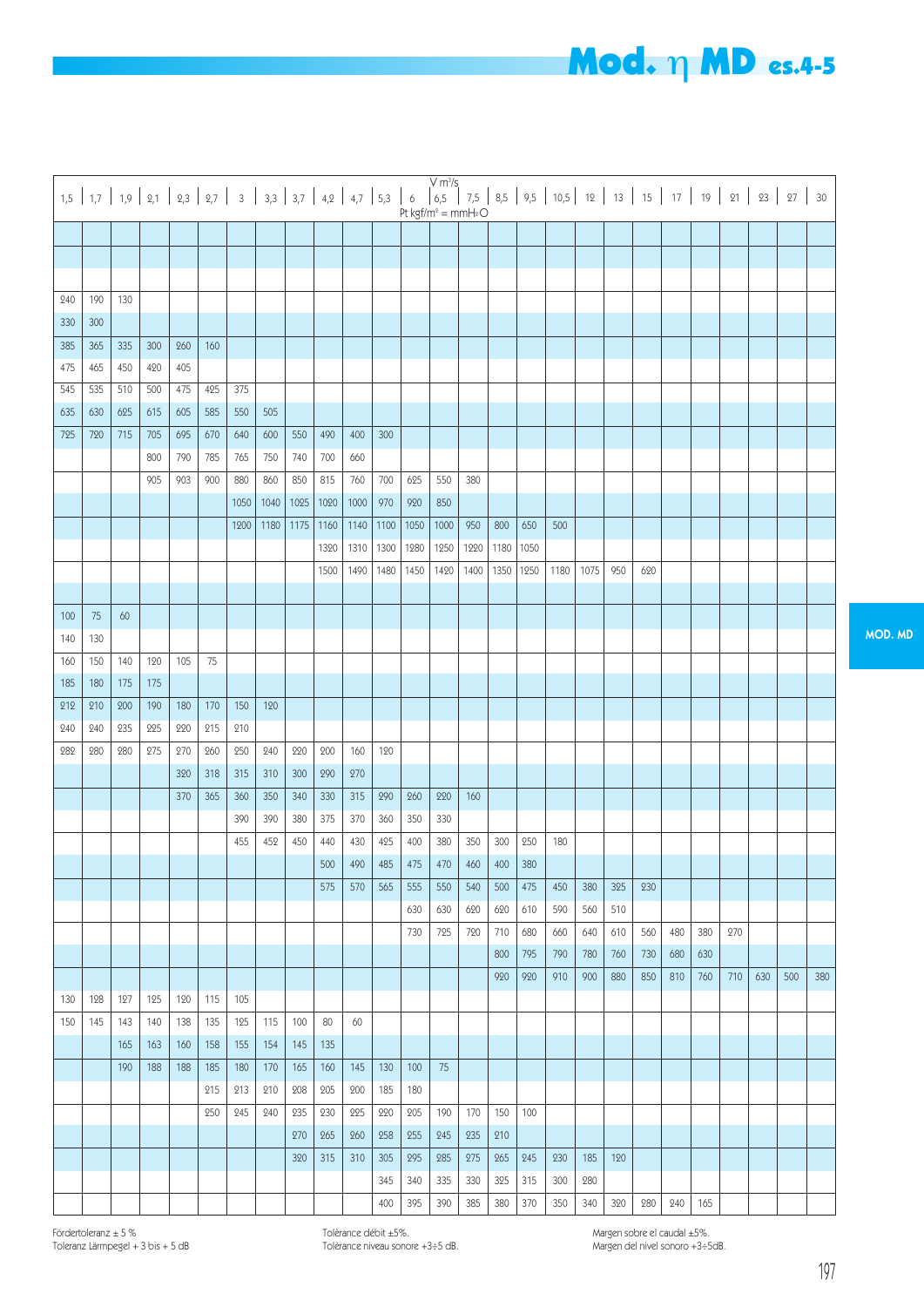

### CARATTERISTICHE IN ASPIRANTE • INLET CHARACTERISTICS

• LEISTUNGSDATEN SAUGSEITIG • CARACTERISTIQUES EN ASPIRATION • CARACTERISTICAS EN ASPIRACION

|                  |          |              |                 |        |     |      |     |                 |     |     | V m <sup>3</sup> /s |                                                                     |     |     |     |     |     |
|------------------|----------|--------------|-----------------|--------|-----|------|-----|-----------------|-----|-----|---------------------|---------------------------------------------------------------------|-----|-----|-----|-----|-----|
| MOD.             | Frame    | kW abs       | kw inst.        | r.p.m. | dB  | 0,35 |     | $0,4$ 0,45 0,55 |     | 0,6 |                     | $0,65$ 0,75 0,85 0,95 1,05 1,2 1,3<br>Pt kgf/m <sup>2</sup> = mmH2O |     |     |     |     |     |
| $η$ MD 400/B     | 90 L/2   | $\mathbf{2}$ | 2,2             | 2840   | 78  | 214  | 214 | 212             | 209 | 200 | 190                 | 181                                                                 | 171 |     |     |     |     |
| $η$ MD 400/A     | 100 LA/2 | 2,6          | 3               | 2850   | 79  | 257  | 257 | 252             | 247 | 242 | 238                 | 223                                                                 | 209 | 195 | 181 | 133 | 109 |
| η MD 450/B       | 112 M/2  | 3,7          | 4               | 2860   | 81  |      |     |                 | 290 | 290 | 285                 | 280                                                                 | 276 | 266 | 261 | 247 |     |
| $η$ MD 450/A     | 132 SA/2 | 4,4          | 5,5             | 2900   | 87  |      |     |                 | 333 | 333 | 328                 | 323                                                                 | 318 | 309 | 295 | 276 | 257 |
| $η$ MD 500/B     | 132 SB/2 | 6,4          | 7,5             | 2900   | 88  |      |     |                 |     |     |                     | 361                                                                 | 361 | 356 | 352 | 347 | 337 |
| $η$ MD 500/A     | 160 MA/2 | 7,6          | 11              | 2910   | 90  |      |     |                 |     |     |                     | 418                                                                 | 418 | 413 | 409 | 399 | 385 |
| η MD 560/B       | 160 MA/2 | 10,6         | 11              | 2910   | 91  |      |     |                 |     |     |                     |                                                                     |     |     | 466 | 461 | 456 |
| $\eta$ MD 560/A  | 160 MB/2 | 13,5         | 15              | 2930   | 91  |      |     |                 |     |     |                     |                                                                     |     |     | 532 | 527 | 523 |
| $\eta$ MD 630/B  | 180 MB/2 | 20           | 22              | 2950   | 91  |      |     |                 |     |     |                     |                                                                     |     |     |     |     |     |
| $η$ MD 630/A     | 200 LA/2 | 26           | 30 <sup>°</sup> | 2950   | 93  |      |     |                 |     |     |                     |                                                                     |     |     |     |     |     |
| η MD 710/B       | 200 LB/2 | 36           | 37              | 2960   | 94  |      |     |                 |     |     |                     |                                                                     |     |     |     |     |     |
| $\eta$ MD 710/A  | 225 M/2  | 44           | 45              | 2960   | 95  |      |     |                 |     |     |                     |                                                                     |     |     |     |     |     |
| η MD 800/B       | 280 S/2  | 64           | 75              | 2970   | 96  |      |     |                 |     |     |                     |                                                                     |     |     |     |     |     |
| $η$ MD 800/A     | 280 M/2  | 84           | 90              | 2970   | 97  |      |     |                 |     |     |                     |                                                                     |     |     |     |     |     |
| η MD 900/B       | 315 MA/2 | 116          | 132             | 2980   | 99  |      |     |                 |     |     |                     |                                                                     |     |     |     |     |     |
| $η$ MD 900/A     | 315 MB/2 | 150          | 160             | 2980   | 101 |      |     |                 |     |     |                     |                                                                     |     |     |     |     |     |
| $\eta$ MD 560/B  | 90 L/4   | 1,4          | 1,5             | 1380   | 71  |      |     |                 | 114 | 114 | 112                 | 109                                                                 | 108 | 106 | 100 | 90  |     |
| $η$ MD 560/A     | 100 LA/4 | 1,8          | 2,2             | 1410   | 72  |      |     |                 | 128 | 128 | 125                 | 124                                                                 | 122 | 119 | 114 | 109 | 100 |
| η MD 630/B       | 100 LB/4 | 2,7          | 3               | 1410   | 73  |      |     |                 |     |     |                     | 152                                                                 | 152 | 150 | 147 | 143 | 138 |
| $\eta$ MD 630/A  | 112 M/4  | 3,5          | 4               | 1420   | 74  |      |     |                 |     |     |                     | 171                                                                 | 171 | 169 | 166 | 162 | 157 |
| $η$ MD 710/B     | 112 M/4  | 3,9          | $\overline{4}$  | 1420   | 75  |      |     |                 |     |     |                     |                                                                     |     |     | 185 | 184 | 181 |
| $η$ MD 710/A     | 132 S/4  | 5,4          | 5,5             | 1430   | 76  |      |     |                 |     |     |                     |                                                                     |     |     | 209 | 207 | 204 |
| η MD 800/B       | 132 MA/4 | 7,4          | 7,5             | 1430   | 78  |      |     |                 |     |     |                     |                                                                     |     |     |     |     |     |
| $\eta$ MD 800/A  | 160 M/4  | 10           | 11              | 1465   | 81  |      |     |                 |     |     |                     |                                                                     |     |     |     |     |     |
| $η$ MD 900/B     | 160 L/4  | 14           | 15              | 1465   | 83  |      |     |                 |     |     |                     |                                                                     |     |     |     |     |     |
| $η$ MD 900/A     | 180 L/4  | 20           | 22              | 1470   | 85  |      |     |                 |     |     |                     |                                                                     |     |     |     |     |     |
| η MD 1000/B      | 200 L/4  | 26           | 30              | 1470   | 87  |      |     |                 |     |     |                     |                                                                     |     |     |     |     |     |
| η MD 1000/A      | 225 S/4  | 32           | 37              | 1480   | 89  |      |     |                 |     |     |                     |                                                                     |     |     |     |     |     |
| $η$ MD 1120/B    | 225 M/4  | 44           | 45              | 1480   | 90  |      |     |                 |     |     |                     |                                                                     |     |     |     |     |     |
| $η$ MD 1120/A    | 250M/4   | 54           | 55              | 1480   | 92  |      |     |                 |     |     |                     |                                                                     |     |     |     |     |     |
| η MD 1250/B      | 280 S/4  | 74           | 75              | 1485   | 93  |      |     |                 |     |     |                     |                                                                     |     |     |     |     |     |
| $η$ MD 1250/A    | 315 S/4  | 98           | 110             | 1485   | 95  |      |     |                 |     |     |                     |                                                                     |     |     |     |     |     |
| $\eta$ MD 1400/B | 315 MA/4 | 130          | 132             | 1485   | 97  |      |     |                 |     |     |                     |                                                                     |     |     |     |     |     |
| $\eta$ MD 1400/A | 315 MC/4 | 170          | 200             | 1485   | 98  |      |     |                 |     |     |                     |                                                                     |     |     |     |     |     |
| $\eta$ MD 900/B  | 132 MA/6 | 3,9          | $\overline{4}$  | 950    | 71  |      |     |                 |     |     |                     |                                                                     |     |     |     |     | 124 |
| η MD 900/A       | 132 MB/6 | 5            | 5,5             | 950    | 72  |      |     |                 |     |     |                     |                                                                     |     |     |     |     | 143 |
| $η$ MD 1000/B    | 160 M/6  | 6,5          | 7,5             | 960    | 73  |      |     |                 |     |     |                     |                                                                     |     |     |     |     |     |
| $η$ MD 1000/A    | 160 L/6  | 8,7          | 11              | 960    | 74  |      |     |                 |     |     |                     |                                                                     |     |     |     |     |     |
| $\eta$ MD 1120/B | 180 L/6  | 12           | 15              | 970    | 77  |      |     |                 |     |     |                     |                                                                     |     |     |     |     |     |
| $η$ MD 1120/A    | 200 LA/6 | 15           | 18,5            | 975    | 78  |      |     |                 |     |     |                     |                                                                     |     |     |     |     |     |
| $η$ MD 1250/B    | 200 LB/6 | 20           | 22              | 975    | 79  |      |     |                 |     |     |                     |                                                                     |     |     |     |     |     |
| $η$ MD 1250/A    | 225 M/6  | 27           | 30 <sup>°</sup> | 980    | 80  |      |     |                 |     |     |                     |                                                                     |     |     |     |     |     |
| $\eta$ MD 1400/B | 250 M/6  | 36           | 37              | 980    | 83  |      |     |                 |     |     |                     |                                                                     |     |     |     |     |     |
| $η$ MD 1400/A    | 280 M/6  | 49           | 55              | 985    | 84  |      |     |                 |     |     |                     |                                                                     |     |     |     |     |     |

Tolleranza sulla portata ±5%. Tolleranza sulla rumorosità +3÷5dB.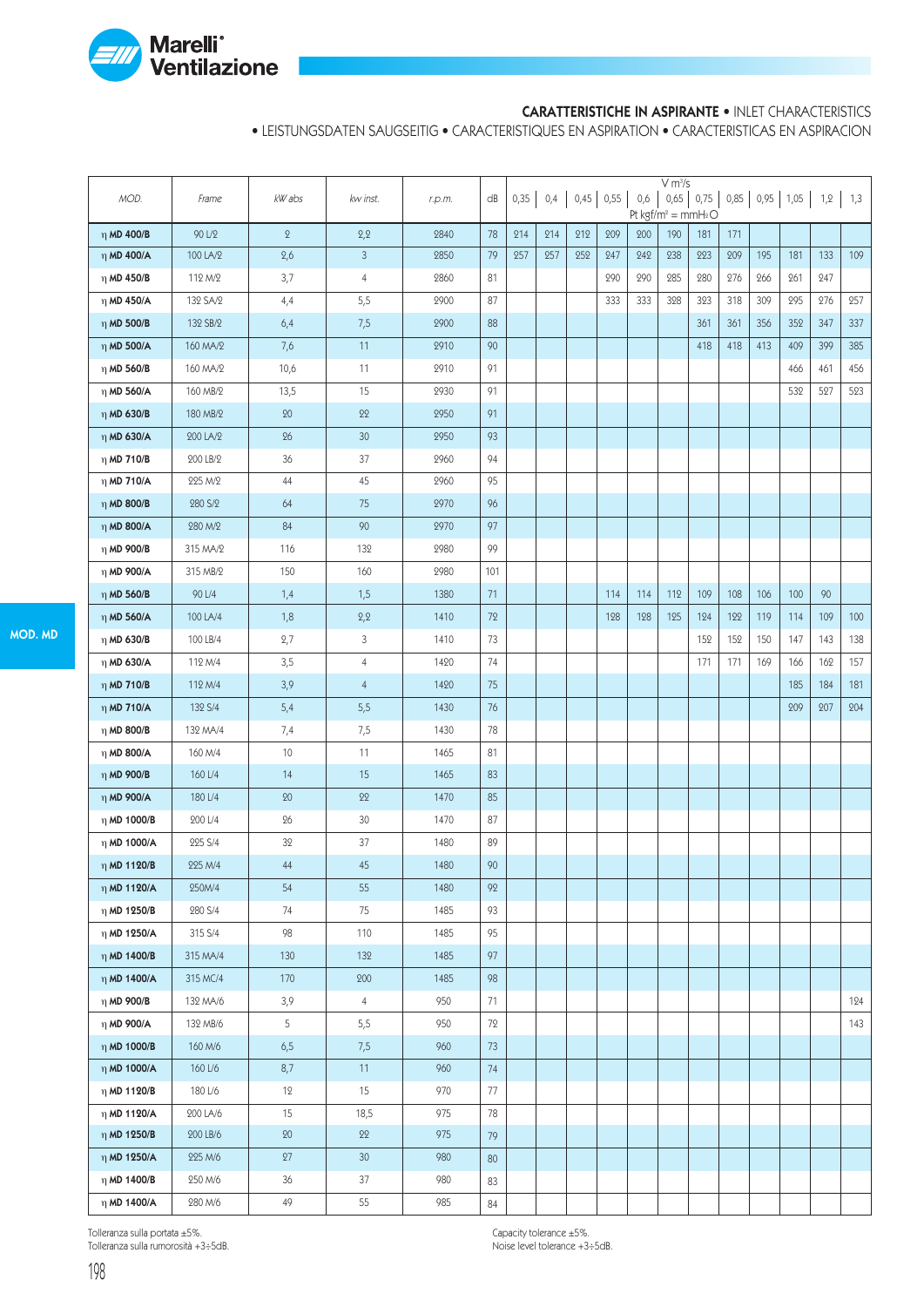#### 228 181 124 314 285 336 347 318 285 247 152 451 442 428 399 385 518 508 485 475 451 404 356 603 | 599 | 594 | 584 | 575 | 556 | 523 | 480 689 | 684 | 679 | 670 | 660 | 637 | 608 | 570 | 523 | 466 | 380 | 285 760 | 751 | 746 | 727 | 713 | 703 | 665 | 627 860 | 858 | 855 | 836 | 817 | 808 | 774 | 722 | 665 | 594 | 523 998 | 988 | 974 | 969 | 950 | 922 | 874 | 808 1140 | 1121 | 1116 | 1102 | 1083 | 1045 | 998 | 950 1254 1245 1235 1216 1188 1425 | 1416 | 1406 | 1378 | 1349  $95 \mid 71 \mid 57$ 133 124 159 143 133 114 100 71 176 171 166 166 201 200 190 181 171 162 143 114 228 228 223 214 209 204 200 268 266 266 261 257 247 238 228 209 190 152 114 304 302 299 295 285 276 257 352 | 347 | 342 | 333 | 323 | 314 | 299 | 276 | 247 | 209 371 | 371 | 361 | 356 | 352 | 342 | 333 | 314 432 429 428 418 409 404 380 361 475 466 461 451 447  $546$   $540$   $537$   $507$   $503$ 599 599 694 689 124 | 122 | 121 | 119 | 114 | 109 | 100 143 | 138 | 136 | 133 | 131 | 128 | 119 | 109 | 95 | 76 | 57 157 | 155 | 152 | 150 | 147 | 146 | 138 | 128 181 | 179 | 179 | 176 | 171 | 162 | 157 | 152 | 138 | 124 | 95 | 71 204 202 200 198 195 190 176 171 238 | 233 | 228 | 223 | 219 | 214 | 209 | 195 | 181 257 252 247 245 242 233 304 299 295 290 280 271 328 323 318 380 375 371 361 903 760 618 475 1159 1121 998 1330 1283 1188 1121 1021 903 589 152 333 285 238 171 437 380 361 513 475 451 428 361 309 219 589 589 580 561 532 485 684 | 675 | 646 | 627 | 608 | 580 | 532 | 456 | 361 | 257 760 | 755 | 751 | 741 | 722 | 694 | 646 | 599 874 | 874 | 865 | 855 | 836 | 808 | 770 | 722 | 675 | 599 | 475 | 361 162 143 95 223 200 261 252 233 219 176 114 314 309 299 285 266 366 361 352 333 323 304 266 228 157 7,5 8,5 9,5 10,5 12 13 15 17 19 21 23 27 30 Pt kgf/m<sup>2</sup> = mmH<sub>2</sub>O 1,5 1,7 1,9 2,1 2,3 2,7 3 3,3 3,7 4,2 4,7 5,3 6 6,5  $V$  m $\frac{3}{s}$

Fördertoleranz ± 5 % Toleranz Lärmpegel + 3 bis + 5 dB Tolèrance débit ±5%. Tolèrance niveau sonore +3÷5 dB. Margen sobre el caudal ±5%. Margen del nivel sonoro +3÷5dB.

**Mod.** η MD es.4-5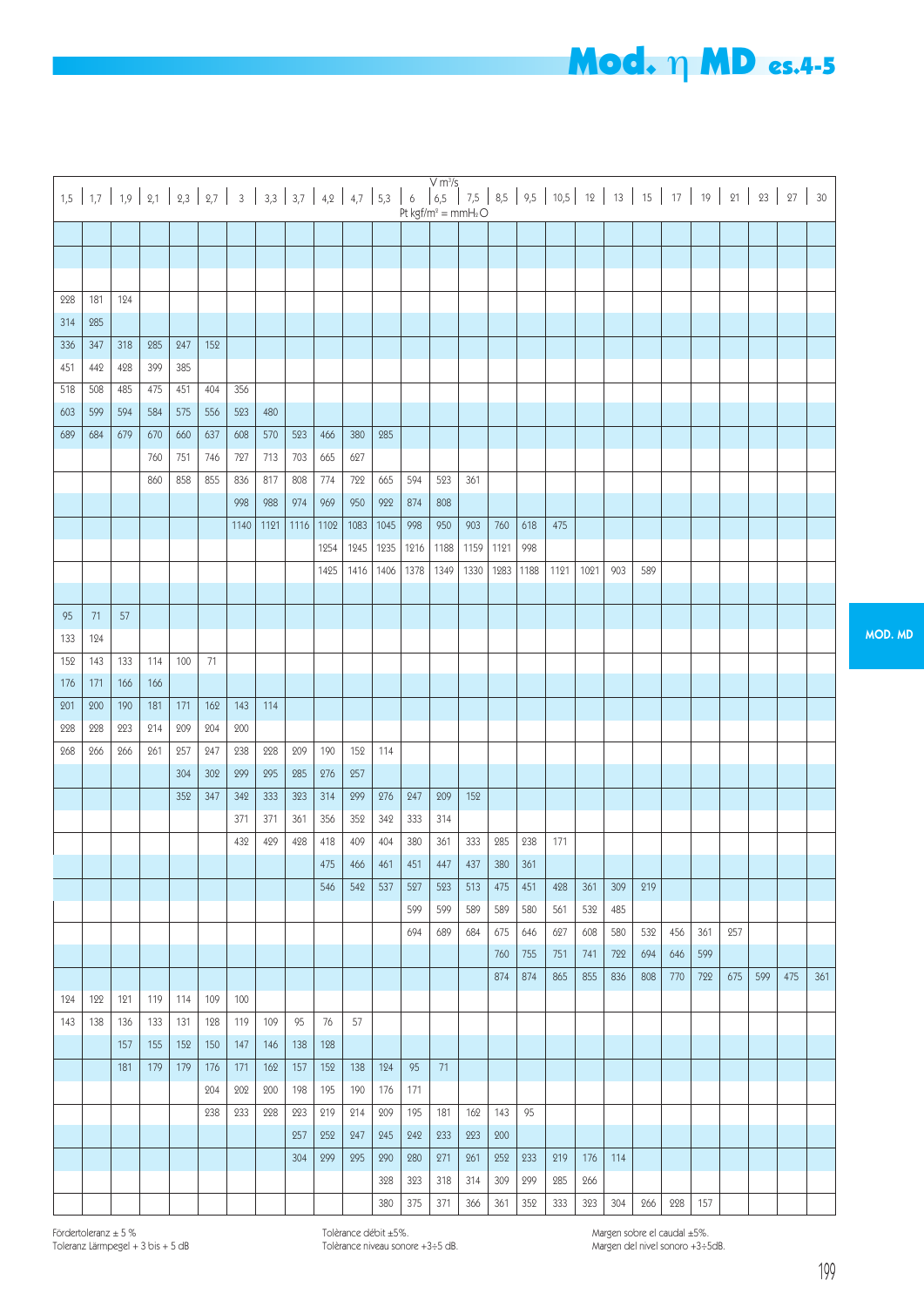

### DIMENSIONI D'INGOMBRO • OVERALL DIMENSIONS

• MAßBLÄTTER • ENCOMBREMENTS • DIMENSIONES GENERALES



 $(Es.4)$  400 ÷ 500



MOD. MD

| MOD.                          | Frame                | $A^*$        | B    | $\mathsf{C}$ | E    | F    | G   | $HO-1-2-3$ | $H4-5$ | $H6-7$ | L          | K   | $M^*$        | $\mathbb N$ | P          | $R*$       | S        | $\top$ | U |
|-------------------------------|----------------------|--------------|------|--------------|------|------|-----|------------|--------|--------|------------|-----|--------------|-------------|------------|------------|----------|--------|---|
| η MD 400/B<br>η MD 400/A      | 90 L/2<br>100 LA/2   | 515<br>545   | 390  | 330          | 319  | 285  | 103 | 500        | 285    | 500    | 145<br>145 |     | 215<br>260   | 269<br>312  | 245<br>280 | 140<br>185 | 25<br>25 |        |   |
| η MD 450/B                    | 119 M/9              | 570          |      |              |      |      |     |            |        |        | 156        |     | 260          | 312         | 280        | 185        | 25       |        |   |
| η MD 450/A                    | 132 SA/2             | 660          | 415  | 355          | 357  | 320  | 114 | 560        | 320    | 560    | 156        |     | 320          | 342         | 310        | 945        | 95       |        |   |
| η MD 500/B                    | 132 SB/2             | 685          | 490  | 410          | 400  | 360  | 199 | 600        | 360    | 600    | 168        |     | 320          | 342         | 310        | 245        | 25       |        |   |
| η MD 500/A<br>η MD 560/B      | 160 MA/2<br>160 MA/2 | 755<br>805   |      |              |      |      |     |            |        |        | 168<br>181 |     | 425<br>744   | 440<br>440  | 400<br>400 | 345<br>345 | 30<br>30 |        |   |
| η MD 560/A                    | 160 MB/2             | 805          | 595  | 445          |      | 400  |     | 670        | 400    | 670    | 181        |     | 744          | 440         | 400        | 345        | 30       | 690    |   |
| η MD 560/B                    | 90 L/4               | 615          |      |              | 436  |      | 144 |            |        |        | 181        | 165 | 534          | 269         | 245        | 140        | 25       |        |   |
| η MD 560/A                    | 100 LA/4             | 645          |      |              |      |      |     |            |        |        | 181        |     | 579          | 312         | 280        | 185        | 25       |        |   |
| η MD 630/B<br>η MD 630/A      | 160 L/2<br>200 LA/2  | 915<br>1015  |      |              |      |      |     |            |        |        | 197<br>227 |     | 775<br>890   | 440<br>558  | 400<br>515 | 345<br>490 | 30<br>40 |        |   |
| η MD 630/B                    | 100 LB/4             | 675          | 590  | 505          | 490  | 450  | 158 | 750        | 450    | 750    | 197        | 179 | 610          | 312         | 280        | 185        | 95       | 760    |   |
| η MD 630/A                    | 112 M/4              | 675          |      |              |      |      |     |            |        |        | 197        |     | 610          | 312         | 980        | 185        | 95       |        |   |
| $\eta$ MD 710/B               | 200 LB/2             | 1055         |      |              |      |      |     |            |        |        |            |     | 931          |             |            | 450        |          |        |   |
| η MD 710/A                    | 225 M/2              | 1105         | 670  | 570          | 558  | 500  | 179 | 670        | 500    | 850    | 210        | 202 | 941          | 831         | 385        | 460        | 40       | 920    |   |
| η MD 710/B<br>$\eta$ MD 710/A | 112 M/4<br>132 S/4   | 715<br>805   |      |              |      |      |     |            |        |        |            |     | 651<br>711   |             |            | 170<br>230 |          |        |   |
| η MD 800/B                    | 280 S/2              | 1345         |      |              |      |      |     |            |        |        |            |     | 1170         |             |            | 650        |          |        |   |
| η MD 800/A                    | 280 M/2              | 1345         | 745  | 635          | 625  | 560  | 199 | 750        | 560    | 950    | 230        | 221 | 1170         | 921         | 430        | 650        | 40       | 1000   |   |
| η MD 800/B                    | 132 MA/4             | 870          |      |              |      |      |     |            |        |        |            |     | 750          |             |            | 230        |          |        |   |
| $\eta$ MD 800/A               | 160 M/4              | 915          |      |              |      |      |     |            |        |        |            |     | 855          |             |            | 335        |          |        |   |
| η MD 900/B<br>η MD 900/A      | 315 MA/2<br>315 MB/2 | 1510<br>1510 |      |              |      |      |     |            |        |        |            |     | 1273<br>1273 |             |            | 710<br>710 |          |        |   |
| η MD 900/B                    | 160 L/4              | 1040         |      |              |      |      |     |            |        |        |            |     | 898          |             |            | 335        |          |        |   |
| η MD 900/A                    | 180 1/4              | 1080         | 835  | 710          | 703  | 630  | 221 | 850        | 630    | 1060   | 251        | 246 | 943          | 1021        | 480        | 380        | 40       | 1100   |   |
| η MD 900/B                    | 132 MA/6             | 915          |      |              |      |      |     |            |        |        |            |     | 793          |             |            | 230        |          |        |   |
| η MD 900/A<br>n MD 1000/B     | 132 MB/6<br>200 L/4  | 915<br>1195  |      |              |      |      |     |            |        |        |            |     | 793<br>1072  |             |            | 230<br>440 |          |        |   |
| η MD 1000/A                   | 225 S/4              | 1245         |      |              |      |      |     |            |        |        |            |     | 1082         |             |            | 450        |          |        |   |
| η MD 1000/B                   | 160 M/6              | 1015         | 930  | 795          | 791  | 710  | 949 | 950        | 710    | 1180   | 976        | 265 | 957          | 1190        | 530        | 325        | 50       | 1930   |   |
| η MD 1000/A                   | 160 L/6              | 1095         |      |              |      |      |     |            |        |        |            |     | 957          |             |            | 325        |          |        |   |
| η MD 1120/B                   | 225 M/4              | 1320         |      |              |      |      |     |            |        |        |            |     | 1156         |             |            | 420        |          |        |   |
| η MD 1120/A<br>η MD 1120/B    | 250 M/4<br>180 1/6   | 1395<br>1910 | 1045 | 895          | 891  | 800  | 272 | 1060       | 800    | 1320   | 333        | 299 | 1226<br>1076 | 1260        | 590        | 490<br>340 | 50       | 1370   |   |
| η MD 1120/A                   | 200 LA/6             | 1270         |      |              |      |      |     |            |        |        |            |     | 1146         |             |            | 410        |          |        |   |
| n MD 1250/B                   | 280 S/4              | 1585         |      |              |      |      |     |            |        |        |            |     | 1408         |             |            | 610        |          |        |   |
| η MD 1250/A                   | 315 S/4              | 1605         | 1175 | 1005         | 1003 | 900  | 287 | 1180       | 900    | 1500   | 364        | 330 | 1468         | 1390        | 655        | 670        | 50       | 1540   |   |
| n MD 1250/B                   | 200 LB/4             | 1335         |      |              |      |      |     |            |        |        |            |     | 1208         |             |            | 410        |          |        |   |
| η MD 1250/A<br>η MD 1400/B    | 225 M/6<br>315 MA/4  | 1385<br>1770 |      |              |      |      |     |            |        |        |            |     | 1218<br>1537 |             |            | 420<br>640 |          |        |   |
| η MD 1400/A                   | 315 MC/4             | 1770         |      |              |      |      |     |            |        |        |            |     | 1537         |             |            | 640        |          |        |   |
| η MD 1400/B                   | 250 M/6              | 1525         | 1305 | 1115         | 1116 | 1000 | 322 | 1320       | 1000   | 1700   | 418        | 365 | 1357         | 1530        | 725        | 460        | 60       | 1690   |   |
| η MD 1400/A                   | 280 M/6              | 1650         |      |              |      |      |     |            |        |        |            |     | 1477         |             |            | 580        |          |        |   |

(\*) Per costruzione a "GAS CALDI" quote "A-M-R" + 50 mm.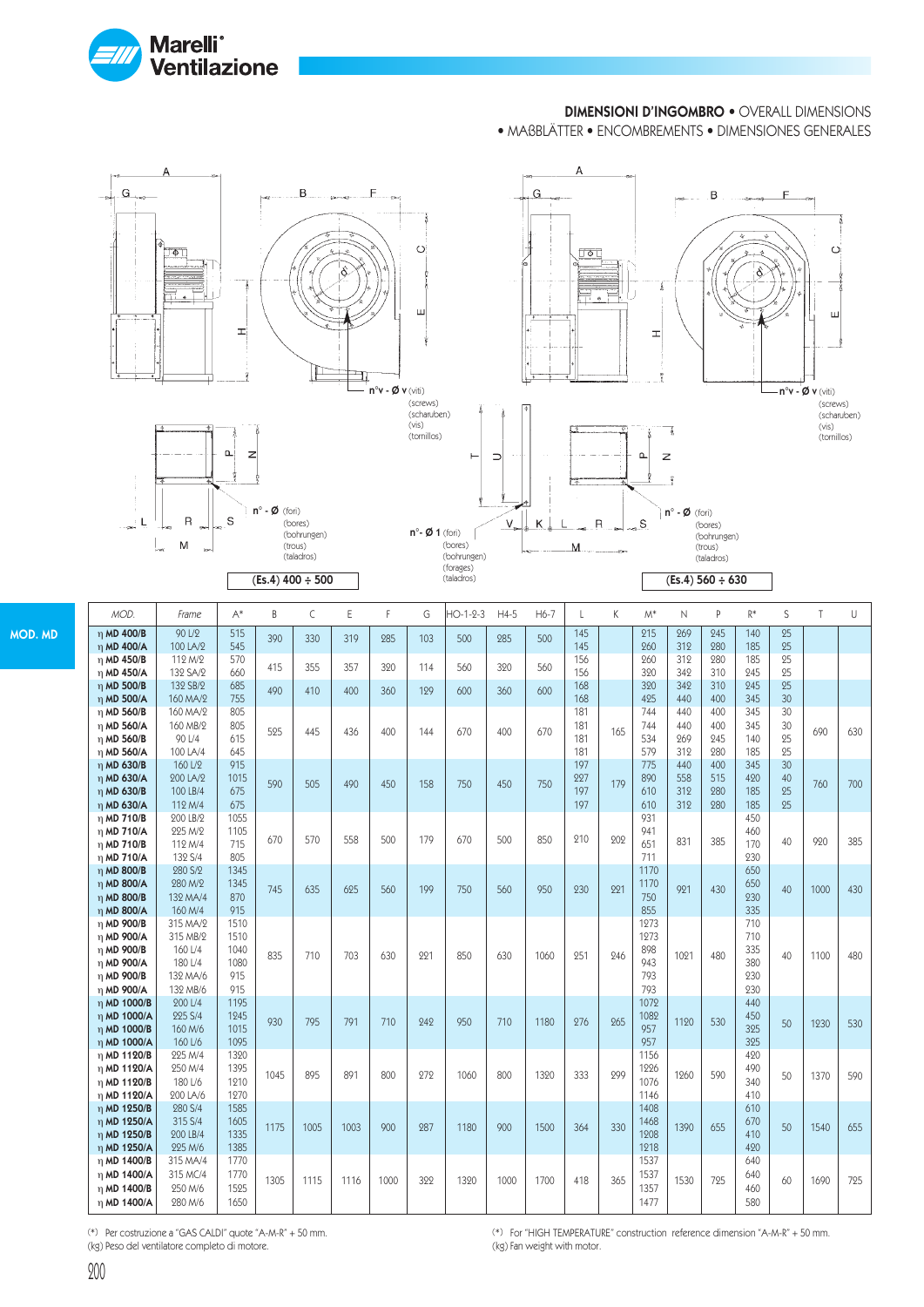### Mod. η MD es.4-5







7

 $\circ$ 





| V  | $n^{\circ}$                      | Φ                    | $\Phi$ <sup>1</sup> | d <sup>1</sup> | n°v | $\Phi$          | a   | b   | a <sup>1</sup> | b <sup>1</sup> | a <sup>2</sup> | b <sup>2</sup> | $n^{1}p$  | $n^2p$    | n°f              | $\Phi$ f | kg                                     | PD <sup>2</sup>                        |
|----|----------------------------------|----------------------|---------------------|----------------|-----|-----------------|-----|-----|----------------|----------------|----------------|----------------|-----------|-----------|------------------|----------|----------------------------------------|----------------------------------------|
|    | $\overline{4}$<br>$\overline{4}$ | 10<br>12             |                     | 292            | 8   | M8              | 256 | 183 | 292            | 219            | 326            | 253            | $1 - 112$ | $2 - 112$ | 10 <sup>10</sup> | 12       | $70\,$<br>80                           | 0,6<br>0,7                             |
|    | $\overline{4}$<br>$\overline{4}$ | 12<br>12             |                     | 332            | 8   | M <sub>8</sub>  | 288 | 205 | 332            | 249            | 368            | 285            | $1 - 125$ | $2 - 125$ | 10               | 12       | 100<br>115                             | $\mathbf{1}$<br>1,1                    |
|    | $\overline{4}$<br>$\overline{4}$ | 12<br>14             |                     | 366            | 8   | M <sup>8</sup>  | 322 | 229 | 366            | 273            | 402            | 309            | $1 - 125$ | $2 - 125$ | 10               | 12       | 140<br>200                             | $\, 2$<br>$\frac{2,4}{3}$              |
| 23 | $4 + 2$                          | 14<br>14<br>10<br>12 | 17                  | 405            | 8   | M8              | 361 | 256 | 405            | 300            | 441            | 336            | $1 - 125$ | $1 - 125$ | 10               | 12       | 220<br>235<br>130<br>140               | 3,4<br>$\mathfrak{Z}$<br>3,4           |
| 23 | $4 + 2$                          | 14<br>19<br>12<br>12 | 17                  | 448            | 19  | M <sup>8</sup>  | 404 | 288 | 448            | 332            | 484            | 368            | $2 - 125$ | $3 - 125$ | 14               | 12       | 300<br>350<br>140<br>150               | 4,4<br>5,8<br>4,4<br>5,8               |
| 29 | $5 + 3$                          | 19                   | 19                  | 497            | 12  | M8              | 453 | 322 | 497            | 366            | 533            | 409            | $2 - 125$ | $3 - 125$ | 14               | 12       | 440<br>480<br>250<br>260               | $\,8\,$<br>9,8<br>9,8<br>9,8           |
| 29 | $5 + 3$                          | 19                   | 19                  | 551            | 12  | M8              | 507 | 361 | 551            | 405            | 587            | 441            | $2 - 125$ | $3 - 125$ | 14               | 12       | 600<br>690<br>335<br>390               | 15<br>17,3<br>15<br>17,3               |
| 26 | $5 + 3$                          | 19                   | 19                  | 629            | 12  | M <sub>8</sub>  | 569 | 404 | 629            | 464            | 669            | 504            | $2 - 160$ | $3 - 160$ | 14               | 14       | 940<br>960<br>480<br>530<br>390<br>400 | 24<br>27,5<br>24<br>27,5<br>24<br>27,5 |
| 41 | $5 + 3$                          | 19                   | 19                  | 698            | 12  | M <sup>8</sup>  | 638 | 453 | 698            | 513            | 738            | 553            | $2 - 160$ | $3 - 160$ | 14               | 14       | 660<br>700<br>560<br>590               | 40<br>50<br>40<br>50                   |
| 54 | $5 + 3$                          | 24                   | 24                  | 775            | 16  | M10             | 715 | 507 | 775            | 567            | 815            | 607            | $2 - 160$ | $4 - 160$ | 16               | 14       | 980<br>1050<br>820<br>900              | 70<br>88<br>70<br>88                   |
| 54 | $5 + 3$                          | 24                   | 24                  | 861            | 16  | M <sub>10</sub> | 801 | 569 | 871            | 639            | 921            | 889            | $2 - 200$ | $3 - 200$ | 14               | 14       | 1350<br>1400<br>1100<br>1180           | 120<br>148<br>120<br>148               |
| 54 | $5 + 3$                          | 24                   | 24                  | 958            | 16  | M10             | 898 | 638 | 968            | 708            | 1018           | 758            | $3 - 200$ | $4 - 200$ | 18               | 14       | 1930<br>2010<br>1620<br>1740           | 200<br>250<br>200<br>250               |

(\*) Bei Heißgas-Ausführung gelten die Abmessungen "A-M-R"  $+50$  mm.

(kg) Ventilatormasse inklusive Motor.

(\*) Pour exécution "HAUTE TEMPERATURE" cote "A-M-R" +50 mm.

(kg) Poid ventilateur avec moteur.

(\*) Para construcciones a "ALTA TEMP." cotas "A-M-R" + 50 mm.

(kg) Peso ventilador con motor.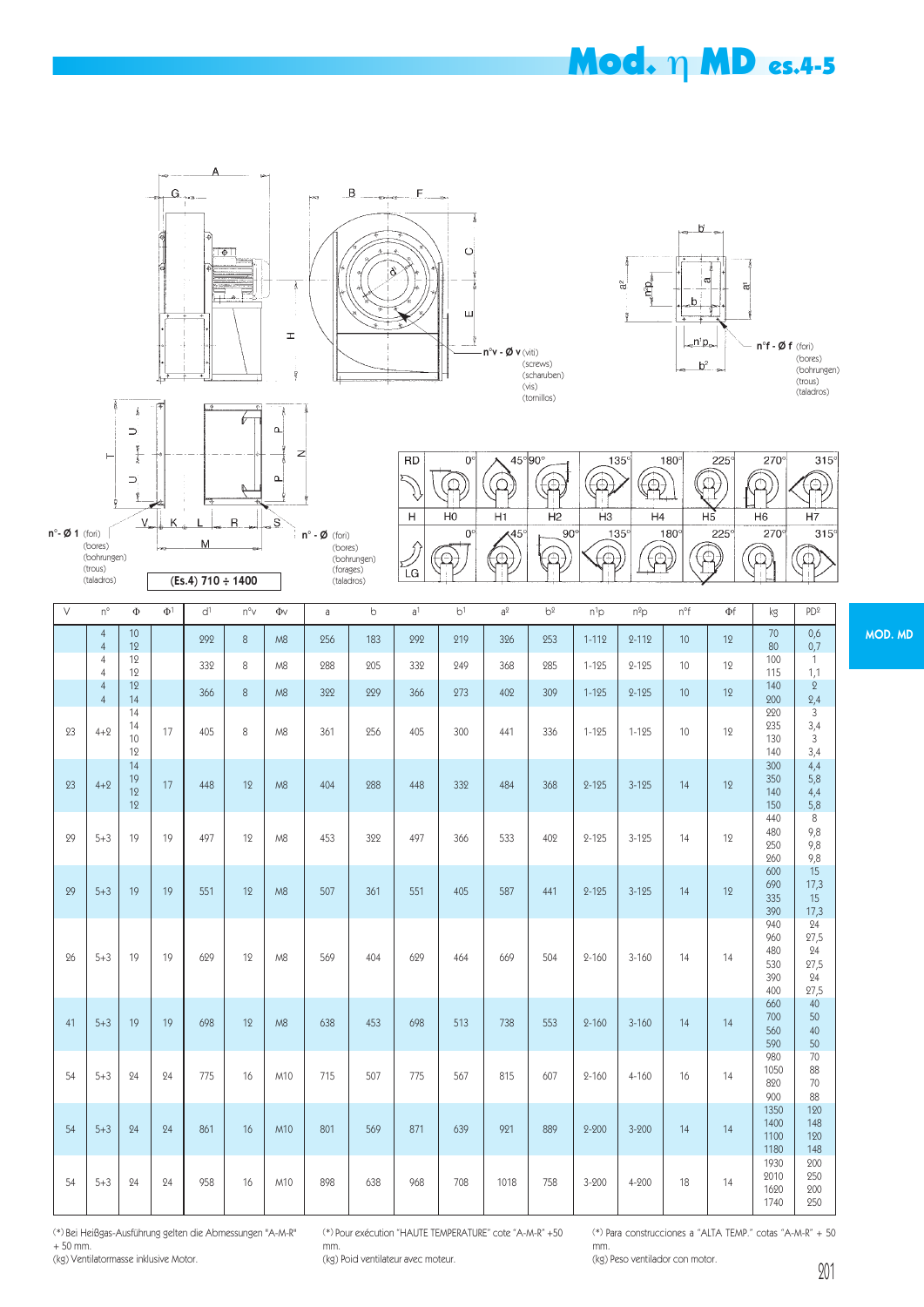

#### CARATTERISTICHE IN PREMENTE • OUTLET CHARACTERISTICS

• LEISTUNGSDATEN DRUCKSEITIG • CARACTERISTIQUES EN SOUFFLAGE • CARACTERISTICAS EN IMPULSION



Tolleranza sulla portata ± 5% Capacity tolerance ± 5%<br>Fördertoleranz ± 5 % Tolèrance débit ±5% Margen sobre el caudal  $\pm$  5 %

Toleranz Leistungsaufnahme  $\pm 3\%$ Margen kW absorbidos  $\pm 3\%$ 

Tolèrance débit ±5%

Tolleranza kW assorbiti ± 3% Absorbed power tolerance ±3%<br>Toleranz Leistungsaufnahme ± 3% Tolèrance kW absorbèes ±3%

Tolleranza sulla rumorosità +3 ÷ 5 dB Noise level tolerance +3 ÷ 5 dB Toleranz Lärmpegel +  $3$  bis +  $5$  dB Margen del nivel sonoro +3 ÷ 5 dB

Giri massimi ammissibili: Maximum admissible rounds: Maximal mögliche Drehzahl: RPM maximas admisibles:

| DIES:             |      |
|-------------------|------|
| < 100 °C          | 6000 |
| $100 \div 200$ °C | 5300 |
| $200 \div 300$ °C | 4750 |

MOD. MD

202

Caratteristiche es. 4-5 η MD 400/A Characteristics es. 4-5 η MD 400/A Leistungsdaten es. 4-5 η MD 400/A Caracteristiques es. 4-5 η MD 400/A Caracteristicas es. 4-5 η MD 400/A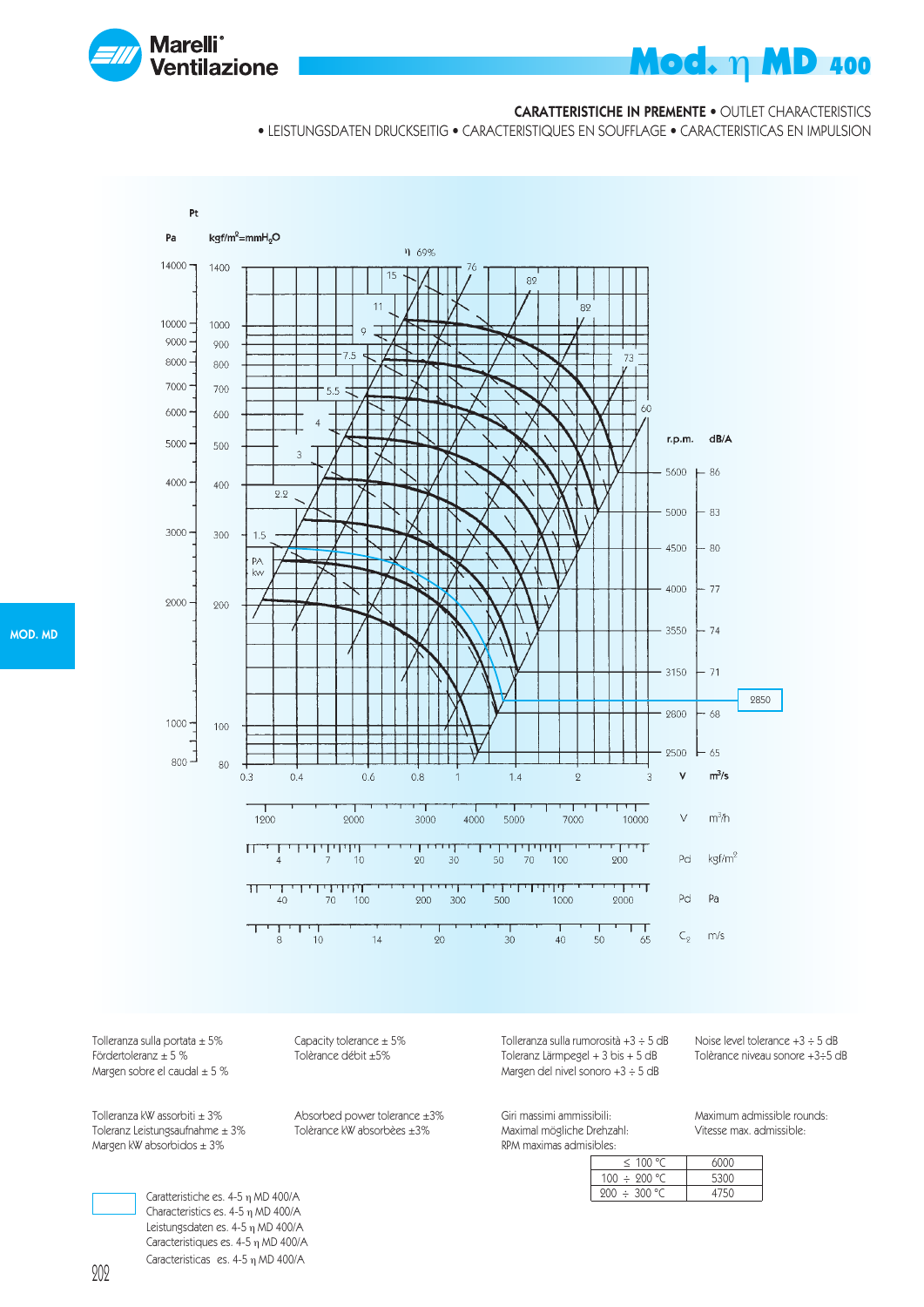

#### CARATTERISTICHE IN PREMENTE • OUTLET CHARACTERISTICS

• LEISTUNGSDATEN DRUCKSEITIG • CARACTERISTIQUES EN SOUFFLAGE • CARACTERISTICAS EN IMPULSION



MOD. MD

Tolleranza sulla portata  $\pm 5\%$ <br>
Fördertoleranz  $\pm 5\%$ <br>
Tolèrance débit  $\pm 5\%$ Margen sobre el caudal  $\pm$  5 %

Tolleranza kW assorbiti ± 3% Absorbed power tolerance ±3%<br>Toleranz Leistungsaufnahme ± 3% Tolèrance kW absorbèes ±3% Toleranz Leistungsaufnahme  $\pm 3\%$ Margen kW absorbidos  $\pm 3\%$ 

Tolèrance débit ±5%

Tolleranza sulla rumorosità +3  $\div$  5 dB Noise level tolerance +3  $\div$  5 dB<br>Toleranz Lärmpegel + 3 bis + 5 dB Tolèrance niveau sonore +3 $\div$ 5 dB Toleranz Lärmpegel +  $3$  bis +  $5$  dB Margen del nivel sonoro +3 ÷ 5 dB

Giri massimi ammissibili: Maximum admissible rounds:<br>Maximal mögliche Drehzahl: Vitesse max. admissible: Maximal mögliche Drehzahl: RPM maximas admisibles:

| $\leq$ 100 °C.    | 5300 |
|-------------------|------|
| $100 \div 200$ °C | 4750 |
| $200 \div 300$ °C | 4950 |

Caratteristiche es. 4-5 η MD 450/A Characteristics es. 4-5 η MD 450/A Leistungsdaten es. 4-5 η MD 450/A Caracteristiques es. 4-5 η MD 450/A Caracteristicas es. 4-5 η MD 450/A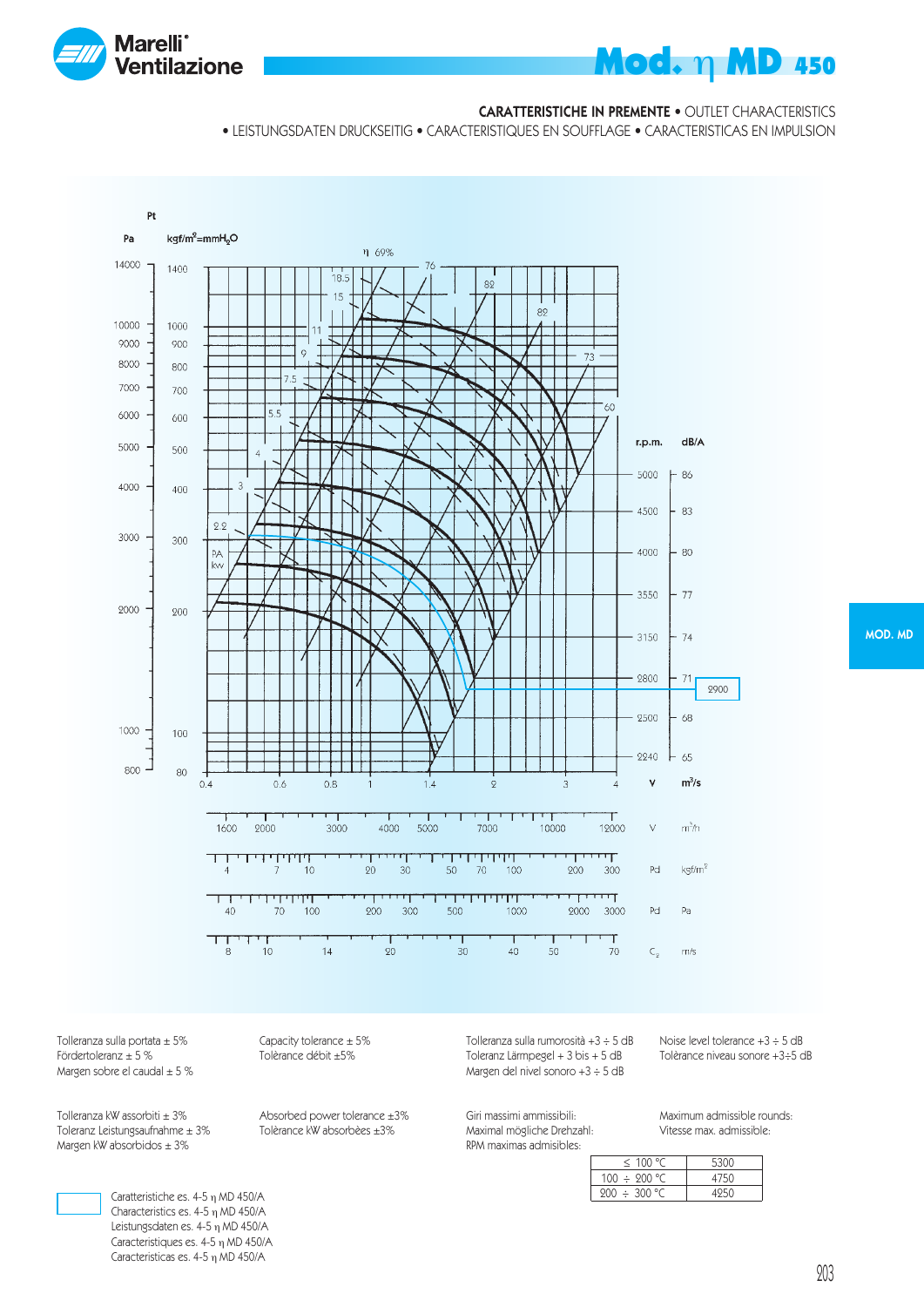

#### CARATTERISTICHE IN PREMENTE • OUTLET CHARACTERISTICS

• LEISTUNGSDATEN DRUCKSEITIG • CARACTERISTIQUES EN SOUFFLAGE • CARACTERISTICAS EN IMPULSION



Tolleranza sulla portata ± 5% Capacity tolerance ± 5%<br>Fördertoleranz ± 5 % Tolèrance débit ±5% Margen sobre el caudal  $\pm$  5 %

Toleranz Leistungsaufnahme  $\pm 3\%$ Margen kW absorbidos  $\pm 3\%$ 

Tolèrance débit ±5%

Tolleranza kW assorbiti ± 3% Absorbed power tolerance ±3%<br>Toleranz Leistungsaufnahme ± 3% Tolèrance kW absorbèes ±3%

Tolleranza sulla rumorosità +3 ÷ 5 dB Noise level tolerance +3 ÷ 5 dB Toleranz Lärmpegel +  $3$  bis +  $5$  dB Margen del nivel sonoro +3 ÷ 5 dB

Giri massimi ammissibili: Maximum admissible rounds: Maximal mögliche Drehzahl: RPM maximas admisibles:

| IUICS:            |      |
|-------------------|------|
| < 100 °C          | 4750 |
| $100 \div 200$ °C | 4950 |
| $200 \div 300$ °C | 3750 |

Caratteristiche es. 4-5 η MD 500/A Characteristics es. 4-5 η MD 500/A Leistungsdaten es. 4-5 η MD 500/A Caracteristiques es. 4-5 η MD 500/A Caracteristicas es. 4-5 η MD 500/A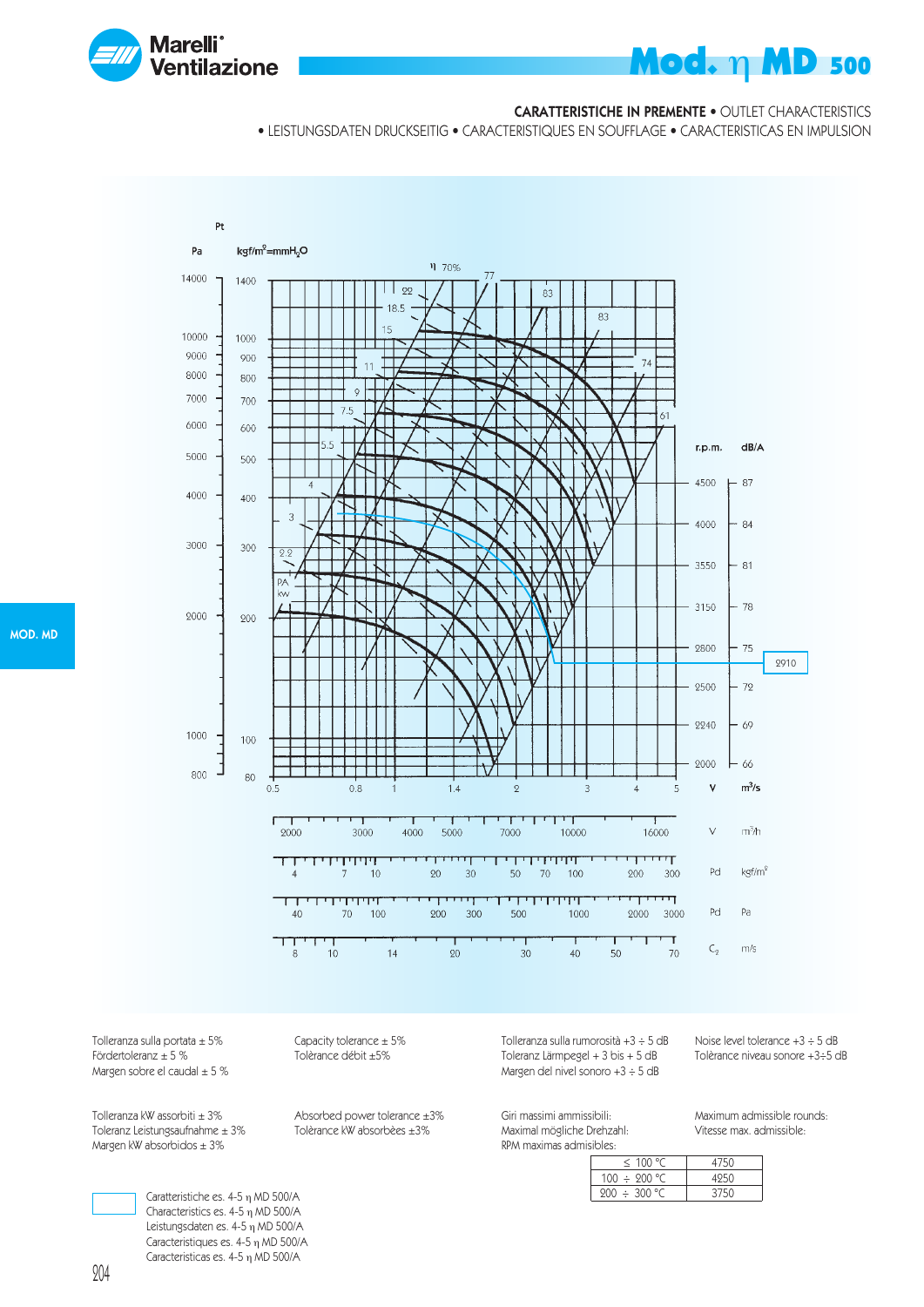

#### CARATTERISTICHE IN PREMENTE • OUTLET CHARACTERISTICS

• LEISTUNGSDATEN DRUCKSEITIG • CARACTERISTIQUES EN SOUFFLAGE • CARACTERISTICAS EN IMPULSION



Tolleranza sulla portata  $\pm 5\%$ <br>
Fördertoleranz  $\pm 5\%$ <br>
Tolèrance débit  $\pm 5\%$ Margen sobre el caudal  $\pm$  5 %

Tolleranza kW assorbiti ± 3% Absorbed power tolerance ±3%<br>Toleranz Leistungsaufnahme ± 3% Tolèrance kW absorbèes ±3% Toleranz Leistungsaufnahme  $\pm 3\%$ Margen kW absorbidos  $\pm 3\%$ 

> Caratteristiche es. 4 η MD 560/A Characteristics es. 4 η MD 560/A Leistungsdaten es. 4 η MD 560/A Caracteristiques es. 4 η MD 560/A Caracteristicas es. 4 η MD 560/A

Tolèrance débit ±5%

Tolleranza sulla rumorosità +3  $\div$  5 dB Noise level tolerance +3  $\div$  5 dB<br>Toleranz Lärmpegel + 3 bis + 5 dB Tolèrance niveau sonore +3 $\div$ 5 dB Toleranz Lärmpegel +  $3$  bis +  $5$  dB Margen del nivel sonoro +3 ÷ 5 dB

Giri massimi ammissibili: Maximum admissible rounds:<br>Maximal mögliche Drehzahl: Vitesse max. admissible: Maximal mögliche Drehzahl: RPM maximas admisibles:

| $\leq$ 100 °C     | 4950 |
|-------------------|------|
| $100 \div 200$ °C | 3750 |
| $200 \div 300$ °C | 3350 |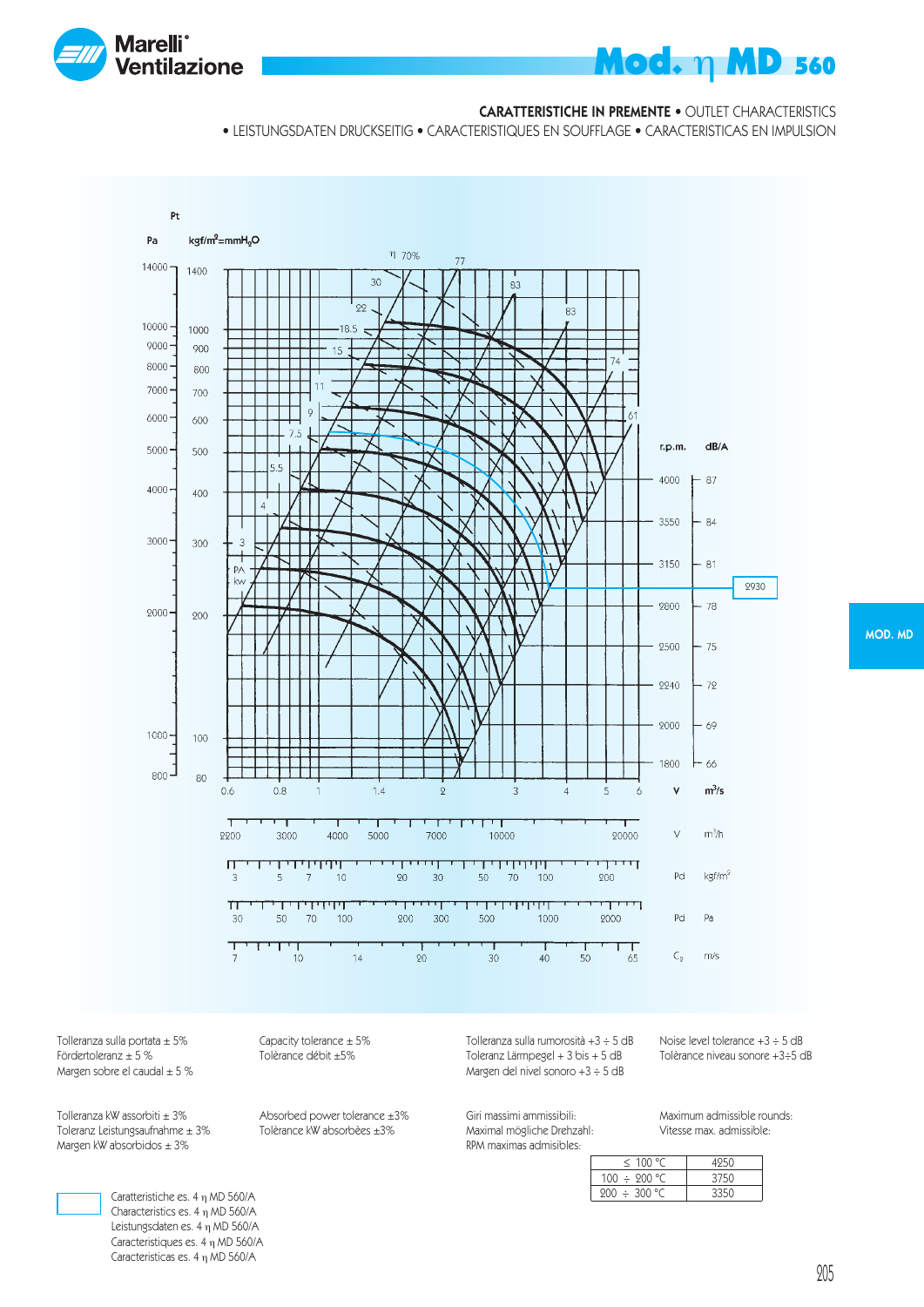

#### CARATTERISTICHE IN PREMENTE • OUTLET CHARACTERISTICS

• LEISTUNGSDATEN DRUCKSEITIG • CARACTERISTIQUES EN SOUFFLAGE • CARACTERISTICAS EN IMPULSION



Tolleranza sulla portata ± 5% Capacity tolerance ± 5%<br>Fördertoleranz ± 5 % Tolèrance débit ±5% Margen sobre el caudal  $\pm$  5 %

Toleranz Leistungsaufnahme  $\pm 3\%$ Margen kW absorbidos  $\pm 3\%$ 

Tolèrance débit ±5%

Tolleranza kW assorbiti ± 3% Absorbed power tolerance ±3%<br>Toleranz Leistungsaufnahme ± 3% Tolèrance kW absorbèes ±3%

Tolleranza sulla rumorosità +3 ÷ 5 dB Noise level tolerance +3 ÷ 5 dB Toleranz Lärmpegel +  $3$  bis +  $5$  dB Margen del nivel sonoro +3 ÷ 5 dB

Giri massimi ammissibili: Maximum admissible rounds: Maximal mögliche Drehzahl: RPM maximas admisibles:

| $\leq$ 100 °C     | 3750 |
|-------------------|------|
| $100 \div 200$ °C | 3350 |
| $200 \div 300$ °C | 3000 |
|                   |      |

Caratteristiche es. 4 η MD 630/A Characteristics es. 4 η MD 630/A Leistungsdaten es. 4 η MD 630/A Caracteristiques es. 4 η MD 630/A Caracteristicas es. 4 η MD 630/A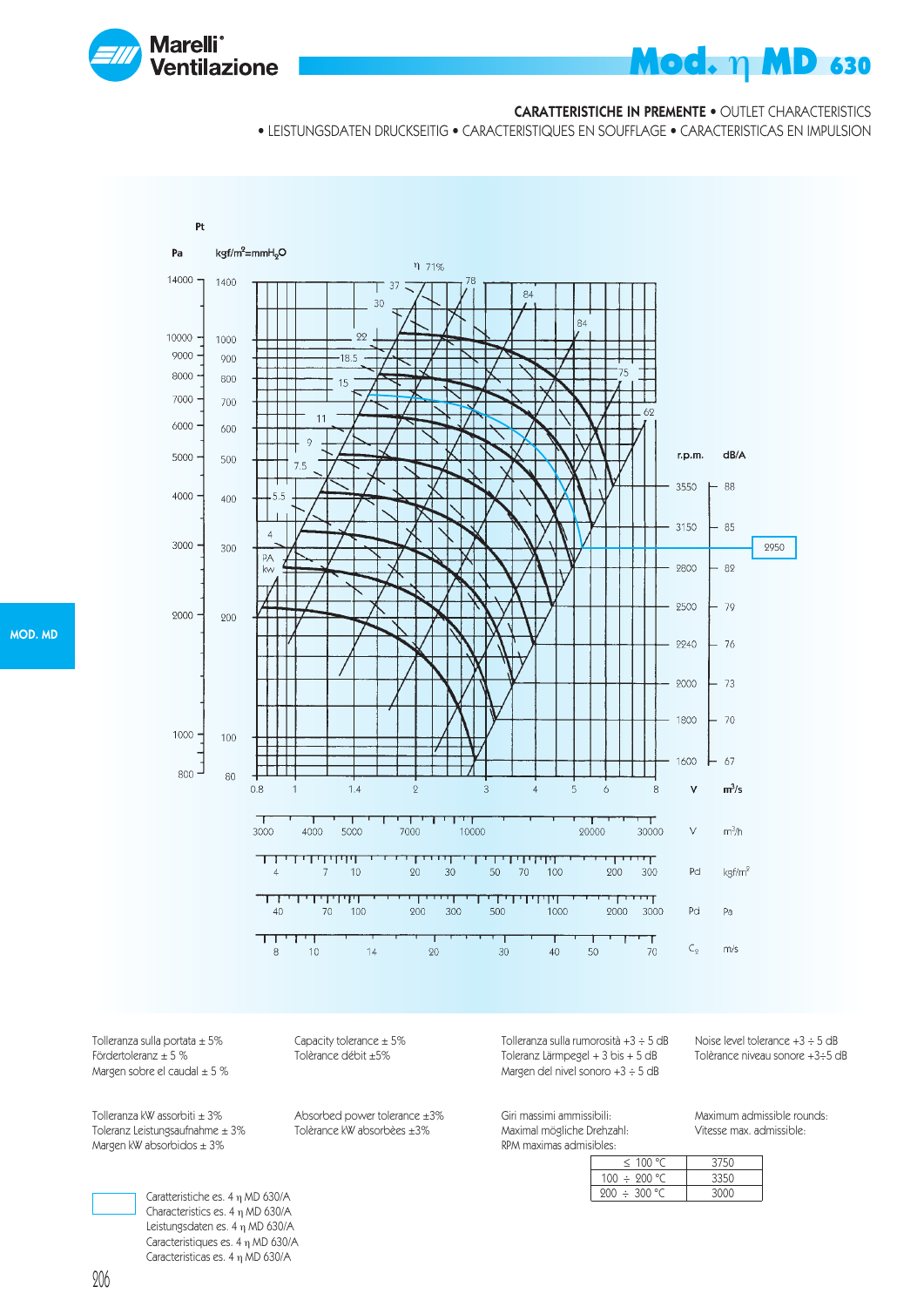

#### CARATTERISTICHE IN PREMENTE • OUTLET CHARACTERISTICS

• LEISTUNGSDATEN DRUCKSEITIG • CARACTERISTIQUES EN SOUFFLAGE • CARACTERISTICAS EN IMPULSION



MOD. MD

Tolleranza sulla portata  $\pm 5\%$ <br>
Fördertoleranz  $\pm 5\%$ <br>
Tolèrance débit  $\pm 5\%$ Margen sobre el caudal  $\pm$  5 %

Tolleranza kW assorbiti ± 3% Absorbed power tolerance ±3%<br>Toleranz Leistungsaufnahme ± 3% Tolèrance kW absorbèes ±3% Toleranz Leistungsaufnahme  $\pm 3\%$ Margen kW absorbidos  $\pm 3\%$ 

Tolèrance débit ±5%

Tolleranza sulla rumorosità +3  $\div$  5 dB Noise level tolerance +3  $\div$  5 dB<br>Toleranz Lärmpegel + 3 bis + 5 dB Tolèrance niveau sonore +3 $\div$ 5 dB Toleranz Lärmpegel +  $3$  bis +  $5$  dB Margen del nivel sonoro +3 ÷ 5 dB

Giri massimi ammissibili: Maximum admissible rounds:<br>Maximal mögliche Drehzahl: Vitesse max. admissible: Maximal mögliche Drehzahl: RPM maximas admisibles:

| $\leq$ 100 °C.    | 3350 |
|-------------------|------|
| $100 \div 200$ °C | 3000 |
| $200 \div 300$ °C | 9650 |

Caratteristiche es. 4 η MD 710/A Characteristics es. 4 η MD 710/A Leistungsdaten es. 4 η MD 710/A Caracteristiques es. 4 η MD 710/A Caracteristicas es. 4 η MD 710/A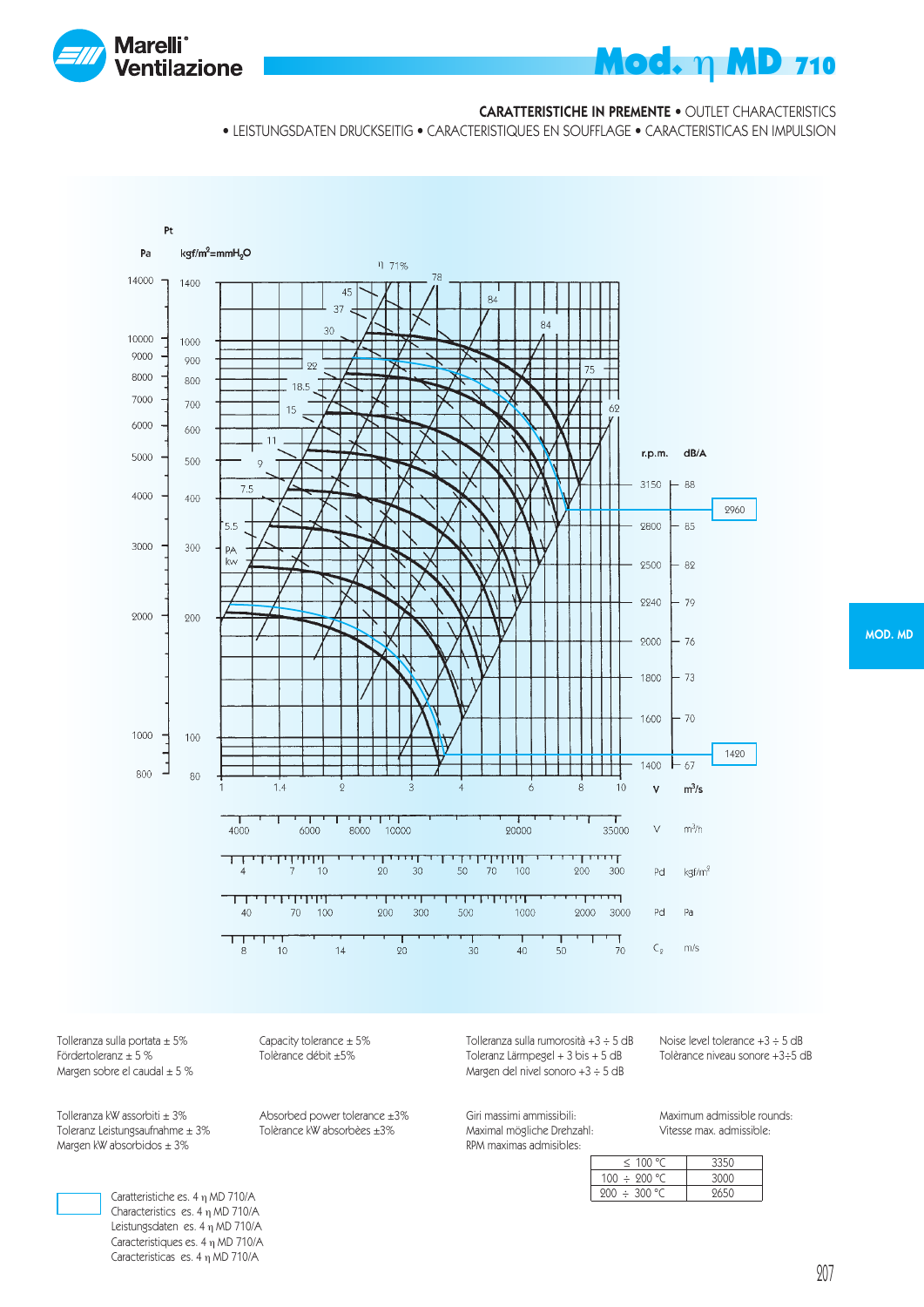

#### CARATTERISTICHE IN PREMENTE • OUTLET CHARACTERISTICS

• LEISTUNGSDATEN DRUCKSEITIG • CARACTERISTIQUES EN SOUFFLAGE • CARACTERISTICAS EN IMPULSION



MOD. MD

Tolleranza sulla portata ± 5% Capacity tolerance ± 5%<br>Fördertoleranz ± 5 % Tolèrance débit ±5% Margen sobre el caudal  $\pm$  5 %

Toleranz Leistungsaufnahme  $\pm 3\%$ Margen kW absorbidos  $\pm 3\%$ 

Tolèrance débit ±5%

Tolleranza kW assorbiti ± 3% Absorbed power tolerance ±3%<br>Toleranz Leistungsaufnahme ± 3% Tolèrance kW absorbèes ±3%

Toleranz Lärmpegel +  $3$  bis +  $5$  dB Margen del nivel sonoro +3 ÷ 5 dB

Giri massimi ammissibili: Maximum admissible rounds: Maximal mögliche Drehzahl: RPM maximas admisibles:

Tolleranza sulla rumorosità +3 ÷ 5 dB Noise level tolerance +3 ÷ 5 dB

 $\leq 100 °C$  3000  $100 \div 200 \, ^\circ \text{C}$  2650  $200 \div 300$  °C 2360

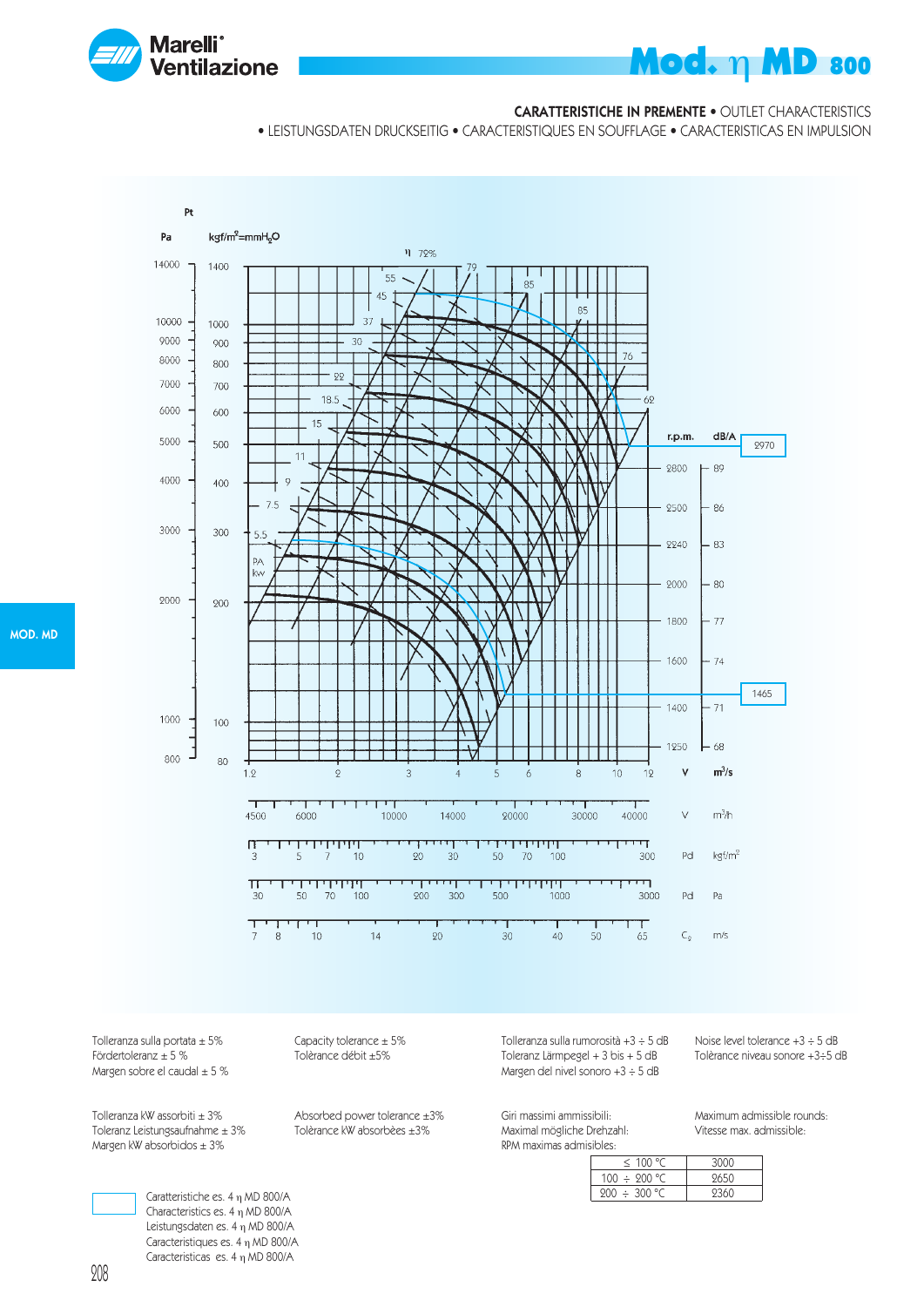

### CARATTERISTICHE IN PREMENTE • OUTLET CHARACTERISTICS

**Mod. η MD 900** 

• LEISTUNGSDATEN DRUCKSEITIG • CARACTERISTIQUES EN SOUFFLAGE • CARACTERISTICAS EN IMPULSION



MOD. MD

Tolleranza sulla portata  $\pm 5\%$ <br>
Fördertoleranz  $\pm 5\%$ <br>
Tolèrance débit  $\pm 5\%$ Margen sobre el caudal  $\pm$  5 %

Tolleranza kW assorbiti ± 3% Absorbed power tolerance ±3%<br>Toleranz Leistungsaufnahme ± 3% Tolèrance kW absorbèes ±3% Toleranz Leistungsaufnahme  $\pm 3\%$ Margen kW absorbidos  $\pm 3\%$ 

Tolèrance débit ±5%

Tolleranza sulla rumorosità +3  $\div$  5 dB Noise level tolerance +3  $\div$  5 dB<br>Toleranz Lärmpegel + 3 bis + 5 dB Tolèrance niveau sonore +3 $\div$ 5 dB Toleranz Lärmpegel +  $3$  bis +  $5$  dB Margen del nivel sonoro +3 ÷ 5 dB

Giri massimi ammissibili: Maximum admissible rounds:<br>Maximal mögliche Drehzahl: Vitesse max. admissible: Maximal mögliche Drehzahl: RPM maximas admisibles:

| $\leq$ 100 °C.    | 9650 |
|-------------------|------|
| $100 \div 200$ °C | 9360 |
| 200 ÷ 300 °C      | 9190 |

Caratteristiche es. 4 η MD 900/A Characteristics es. 4 η MD 900/A Leistungsdaten es. 4 η MD 900/A Caracteristiques es. 4 η MD 900/A Caracteristicas es. 4 η MD 900/A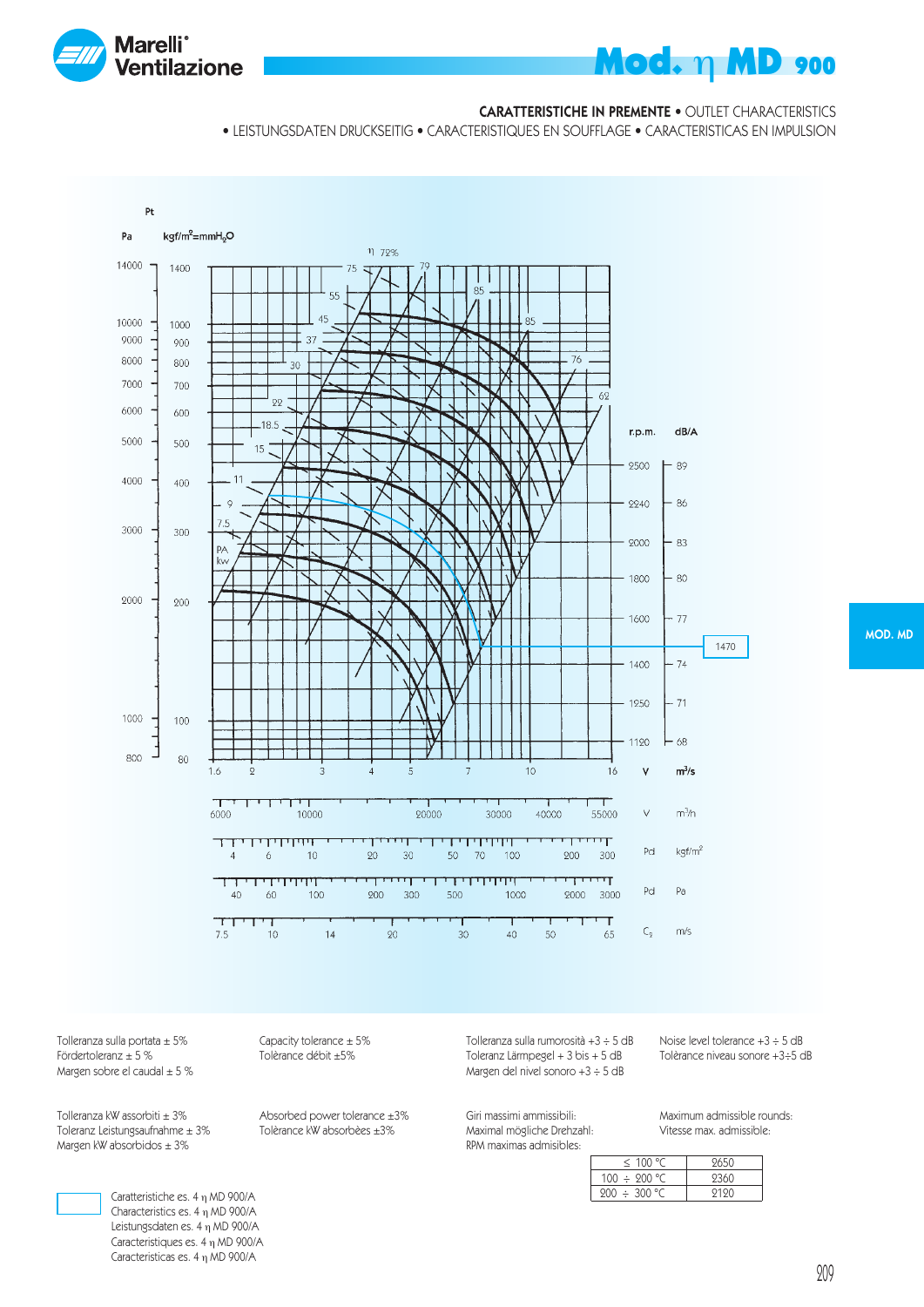

### CARATTERISTICHE IN PREMENTE • OUTLET CHARACTERISTICS

**Mod. η MD 1000** 

• LEISTUNGSDATEN DRUCKSEITIG • CARACTERISTIQUES EN SOUFFLAGE • CARACTERISTICAS EN IMPULSION



Tolleranza sulla portata ± 5% Capacity tolerance ± 5%<br>Fördertoleranz ± 5 % Tolèrance débit ±5% Margen sobre el caudal  $\pm$  5 %

Toleranz Leistungsaufnahme  $\pm 3\%$ Margen kW absorbidos  $\pm 3\%$ 

Tolèrance débit ±5%

Tolleranza kW assorbiti ± 3% Absorbed power tolerance ±3%<br>Toleranz Leistungsaufnahme ± 3% Tolèrance kW absorbèes ±3%

Tolleranza sulla rumorosità +3 ÷ 5 dB Noise level tolerance +3 ÷ 5 dB Toleranz Lärmpegel +  $3$  bis +  $5$  dB Margen del nivel sonoro +3 ÷ 5 dB

Giri massimi ammissibili: Maximum admissible rounds: Maximal mögliche Drehzahl: RPM maximas admisibles:

| OKS:              |      |
|-------------------|------|
| $\leq$ 100 °C     | 2360 |
| $100 \div 200$ °C | 9190 |
| $200 \div 300$ °C | 1900 |

MOD. MD

210

Caratteristiche es. 4 η MD 1000/A Characteristics es. 4 η MD 1000/A Leistungsdaten es. 4 η MD 1000/A Caracteristiques es. 4 η MD 1000/A Caracteristicas es. 4 η MD 1000/A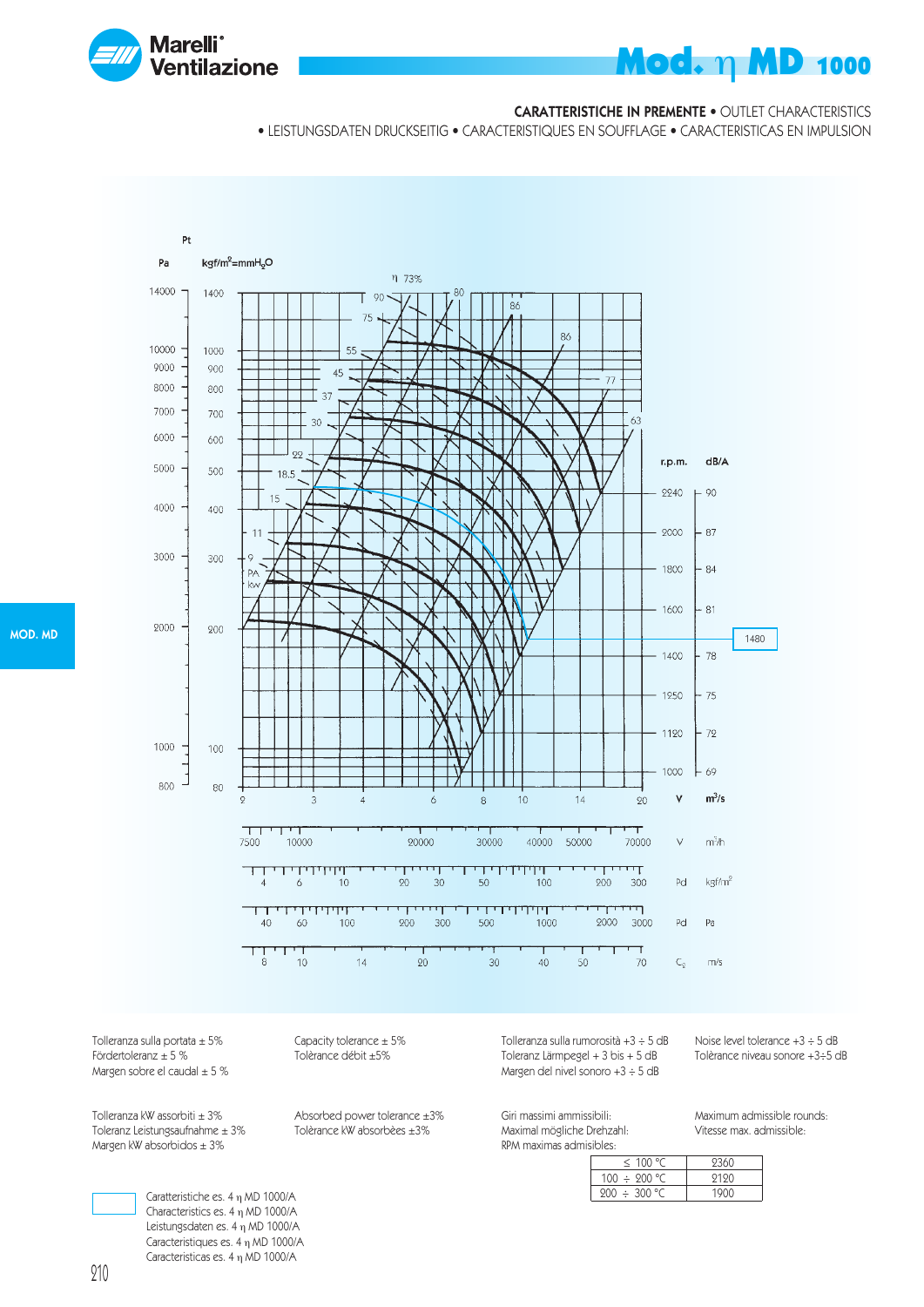

#### CARATTERISTICHE IN PREMENTE • OUTLET CHARACTERISTICS

• LEISTUNGSDATEN DRUCKSEITIG • CARACTERISTIQUES EN SOUFFLAGE • CARACTERISTICAS EN IMPULSION



MOD. MD

Tolleranza sulla portata  $\pm 5\%$ <br>
Fördertoleranz  $\pm 5\%$ <br>
Tolèrance débit  $\pm 5\%$ Margen sobre el caudal  $\pm$  5 %

Tolleranza kW assorbiti ± 3% Absorbed power tolerance ±3%<br>Toleranz Leistungsaufnahme ± 3% Tolèrance kW absorbèes ±3% Toleranz Leistungsaufnahme  $\pm 3\%$ Margen kW absorbidos  $\pm 3\%$ 

Tolèrance débit ±5%

Tolleranza sulla rumorosità +3  $\div$  5 dB Noise level tolerance +3  $\div$  5 dB<br>Toleranz Lärmpegel + 3 bis + 5 dB Tolèrance niveau sonore +3 $\div$ 5 dB Toleranz Lärmpegel +  $3$  bis +  $5$  dB Margen del nivel sonoro +3 ÷ 5 dB

Giri massimi ammissibili: Maximum admissible rounds:<br>Maximal mögliche Drehzahl: Vitesse max. admissible: Maximal mögliche Drehzahl: RPM maximas admisibles:

| < 100 °C          | 9190 |
|-------------------|------|
| $100 \div 200$ °C | 1900 |
| $200 \div 300$ °C | 1700 |

Caratteristiche es. 4 η MD 1120/A Characteristics es. 4 η MD 1120/A Leistungsdaten es. 4 η MD 1120/A Caracteristiques es. 4 η MD 1120/A Caracteristicas es. 4 η MD 1120/A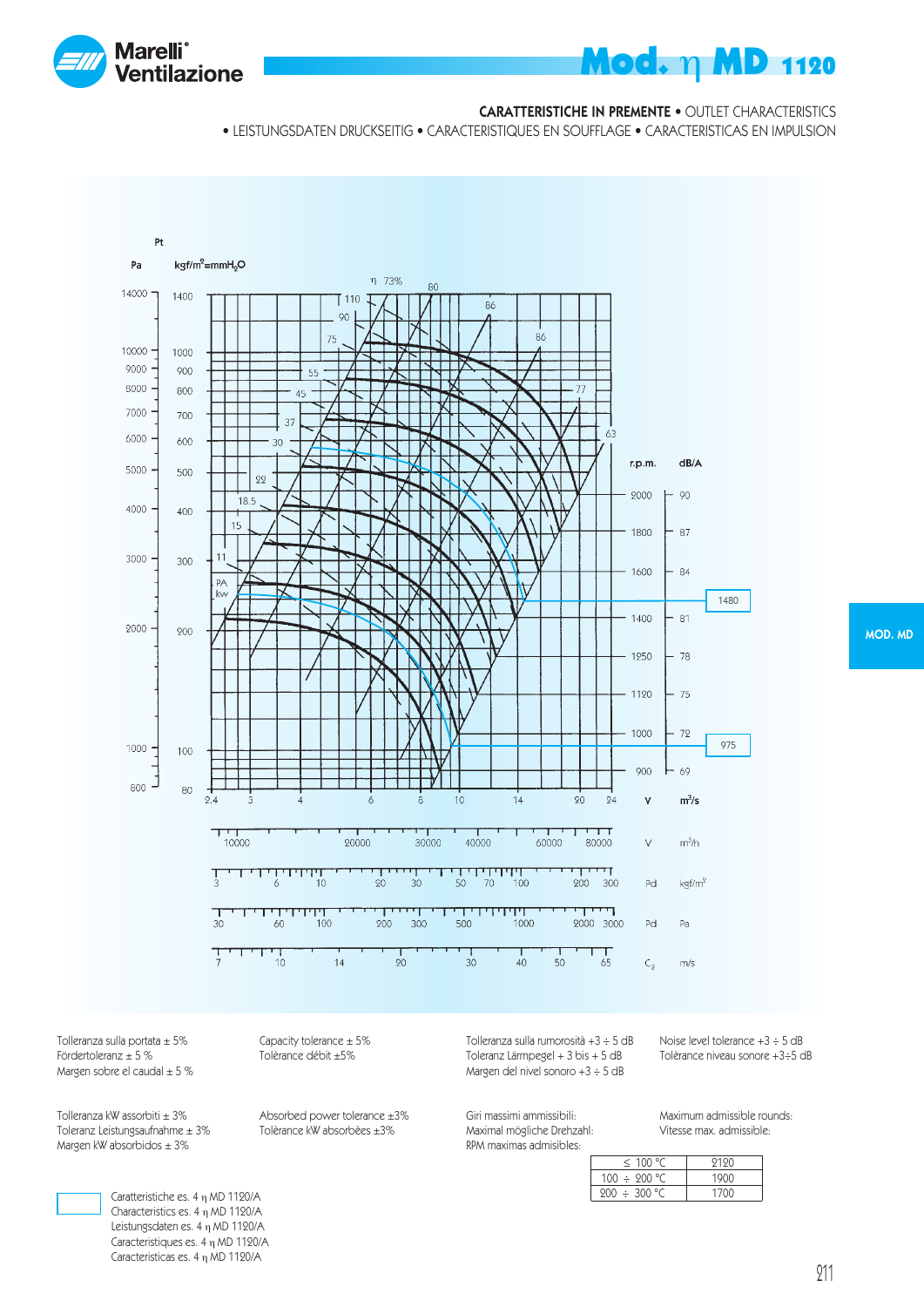

### CARATTERISTICHE IN PREMENTE • OUTLET CHARACTERISTICS

**Mod. η MD 1250** 

• LEISTUNGSDATEN DRUCKSEITIG • CARACTERISTIQUES EN SOUFFLAGE • CARACTERISTICAS EN IMPULSION



Tolleranza sulla portata ± 5% Capacity tolerance ± 5%<br>Fördertoleranz ± 5 % Tolèrance débit ±5% Margen sobre el caudal  $\pm$  5 %

Toleranz Leistungsaufnahme  $\pm 3\%$ Margen kW absorbidos  $\pm 3\%$ 

Tolèrance débit ±5%

Tolleranza kW assorbiti ± 3% Absorbed power tolerance ±3%<br>Toleranz Leistungsaufnahme ± 3% Tolèrance kW absorbèes ±3%

Tolleranza sulla rumorosità +3 ÷ 5 dB Noise level tolerance +3 ÷ 5 dB Toleranz Lärmpegel +  $3$  bis +  $5$  dB Margen del nivel sonoro +3 ÷ 5 dB

Giri massimi ammissibili: Maximum admissible rounds: Maximal mögliche Drehzahl: RPM maximas admisibles:

| JKS:              |      |
|-------------------|------|
| $\leq$ 100 °C.    | 1900 |
| $100 \div 200$ °C | 1700 |
| $200 \div 300$ °C | 1500 |

MOD. MD

Caratteristiche es. 4 η MD 1250/A Characteristics es. 4 η MD 1250/A Leistungsdaten es. 4 η MD 1250/A Caracteristiques es. 4 η MD 1250/A Caracteristicas es. 4 η MD 1250/A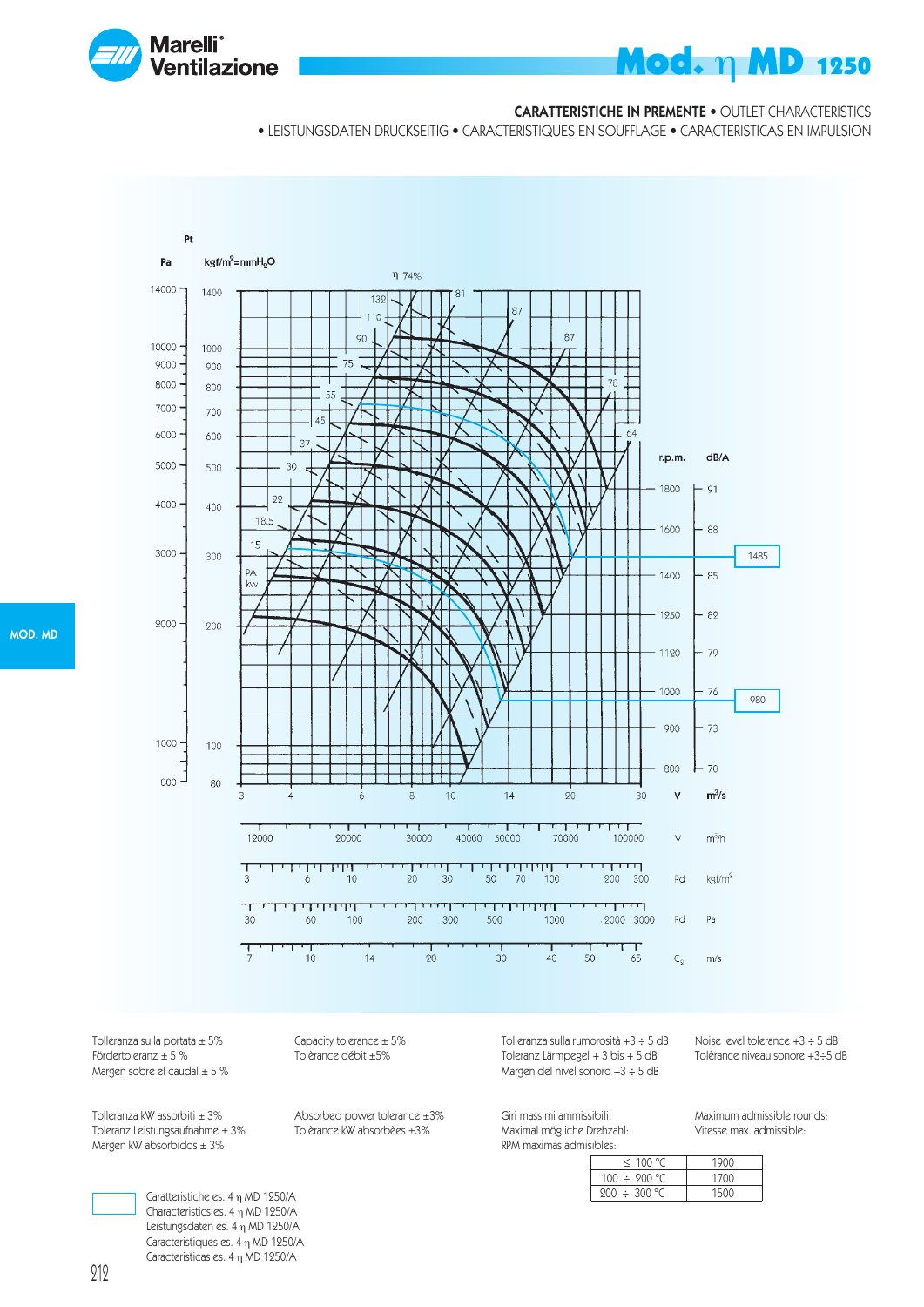

#### CARATTERISTICHE IN PREMENTE • OUTLET CHARACTERISTICS

• LEISTUNGSDATEN DRUCKSEITIG • CARACTERISTIQUES EN SOUFFLAGE • CARACTERISTICAS EN IMPULSION



MOD. MD

Tolleranza sulla portata  $\pm 5\%$ <br>
Fördertoleranz  $\pm 5\%$ <br>
Tolèrance débit  $\pm 5\%$ Margen sobre el caudal  $\pm$  5 %

Tolleranza kW assorbiti ± 3% Absorbed power tolerance ±3%<br>Toleranz Leistungsaufnahme ± 3% Tolèrance kW absorbèes ±3% Toleranz Leistungsaufnahme  $\pm 3\%$ Margen kW absorbidos  $\pm 3\%$ 

Tolèrance débit ±5%

Tolleranza sulla rumorosità +3  $\div$  5 dB Noise level tolerance +3  $\div$  5 dB<br>Toleranz Lärmpegel + 3 bis + 5 dB Tolèrance niveau sonore +3 $\div$ 5 dB Toleranz Lärmpegel +  $3$  bis +  $5$  dB Margen del nivel sonoro +3 ÷ 5 dB

Giri massimi ammissibili: Maximum admissible rounds:<br>Maximal mögliche Drehzahl: Vitesse max. admissible: Maximal mögliche Drehzahl: RPM maximas admisibles:

| < 100 °C          | 1700 |
|-------------------|------|
| $100 \div 200$ °C | 1500 |
| $200 \div 300$ °C | 1390 |

Caratteristiche es. 4 η MD 1400/A Characteristics es. 4 η MD 1400/A Leistungsdaten es. 4 η MD 1400/A Caracteristiques es. 4 η MD 1400/A Caracteristicas es. 4 η MD 1400/A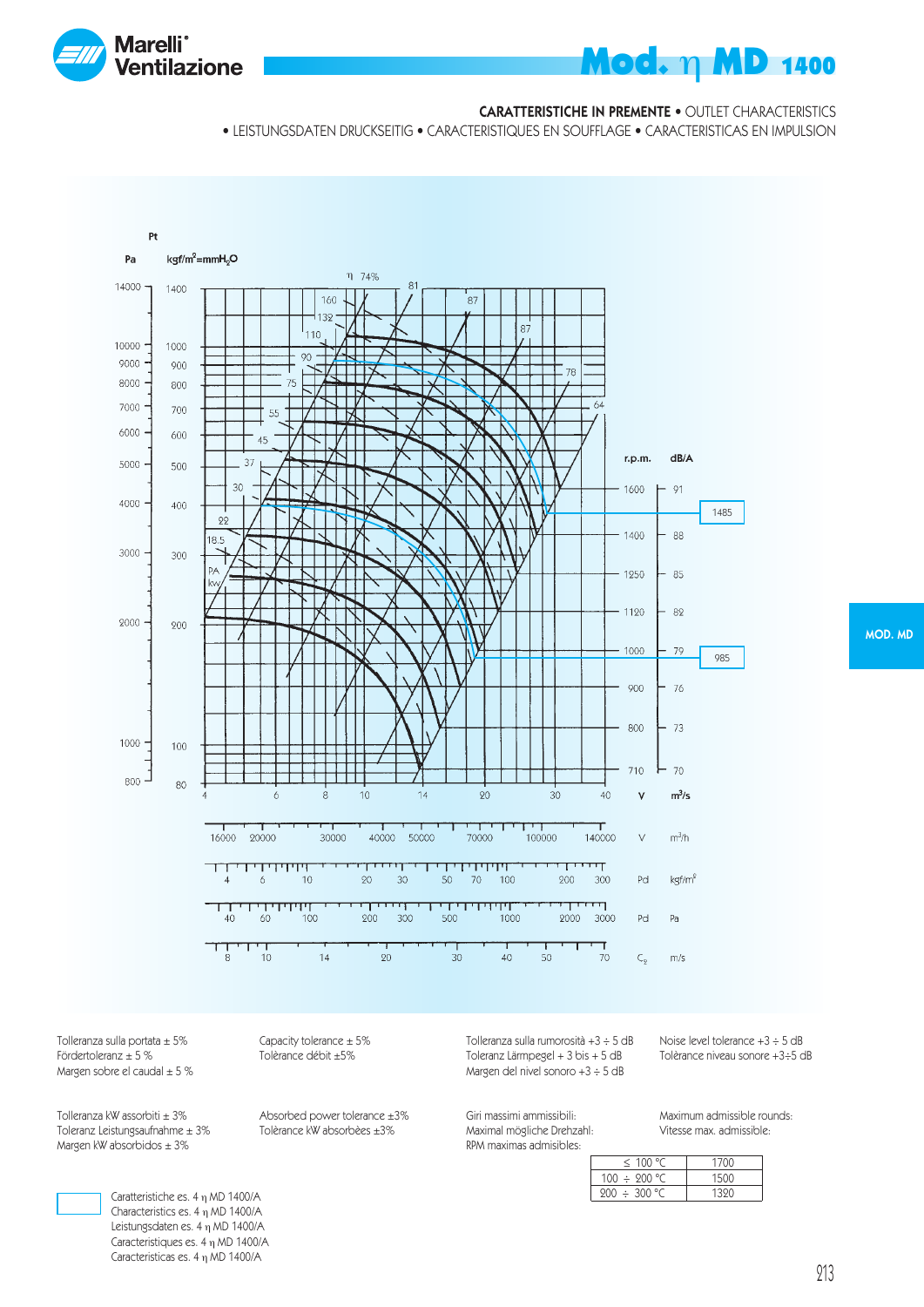

#### CARATTERISTICHE IN PREMENTE • OUTLET CHARACTERISTICS

• LEISTUNGSDATEN DRUCKSEITIG • CARACTERISTIQUES EN SOUFFLAGE • CARACTERISTICAS EN IMPULSION



Tolleranza sulla portata ± 5% Capacity tolerance ± 5%<br>Fördertoleranz ± 5 % Tolèrance débit ±5% Margen sobre el caudal  $\pm$  5 %

Tolleranza kW assorbiti ± 3% Absorbed power tolerance ±3%<br>Toleranz Leistungsaufnahme ± 3% Tolèrance kW absorbèes ±3% Toleranz Leistungsaufnahme  $\pm 3\%$ Margen kW absorbidos  $\pm 3\%$ 

Tolèrance débit ±5%

Tolleranza sulla rumorosità +3 ÷ 5 dB Noise level tolerance +3 ÷ 5 dB Toleranz Lärmpegel +  $3$  bis +  $5$  dB Margen del nivel sonoro +3 ÷ 5 dB

Giri massimi ammissibili: Maximum admissible rounds: Maximal mögliche Drehzahl: RPM maximas admisibles:

| 11CS:             |      |
|-------------------|------|
| $\leq$ 100 °C     | 1500 |
| $100 \div 200$ °C | 1320 |
| 200÷ 300 °C       | 1180 |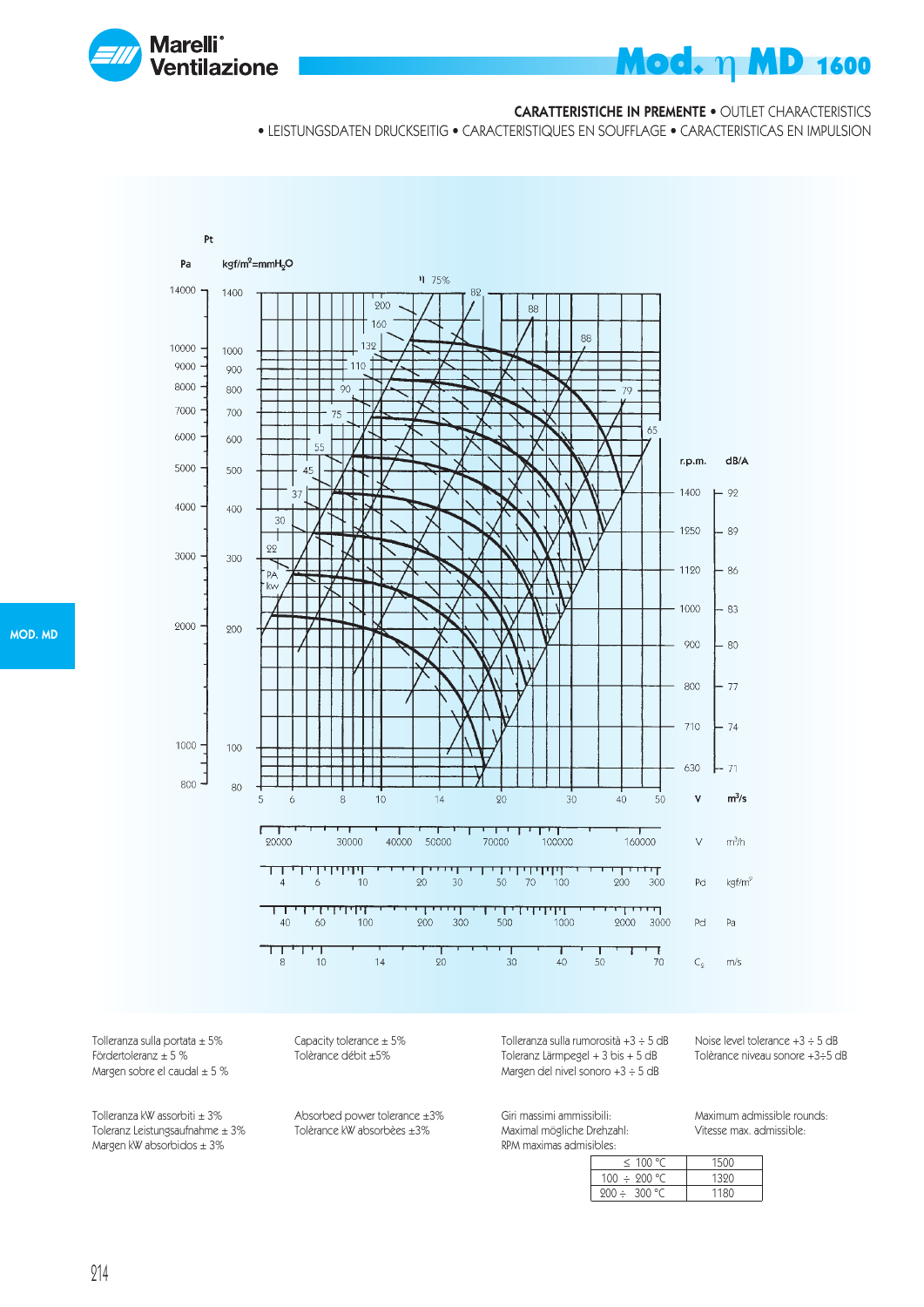

#### CARATTERISTICHE IN PREMENTE • OUTLET CHARACTERISTICS

• LEISTUNGSDATEN DRUCKSEITIG • CARACTERISTIQUES EN SOUFFLAGE • CARACTERISTICAS EN IMPULSION



Tolleranza sulla portata  $\pm 5\%$ <br>
Fördertoleranz  $\pm 5\%$ <br>
Tolèrance débit  $\pm 5\%$ Margen sobre el caudal  $\pm$  5 %

Tolleranza kW assorbiti ± 3% Absorbed power tolerance ±3%<br>Toleranz Leistungsaufnahme ± 3% Tolèrance kW absorbèes ±3% Toleranz Leistungsaufnahme  $\pm 3\%$ Margen kW absorbidos  $\pm 3\%$ 

Tolèrance débit ±5%

Tolleranza sulla rumorosità +3  $\div$  5 dB Noise level tolerance +3  $\div$  5 dB<br>Toleranz Lärmpegel + 3 bis + 5 dB Tolèrance niveau sonore +3 $\div$ 5 dB Toleranz Lärmpegel +  $3$  bis +  $5$  dB Margen del nivel sonoro +3 ÷ 5 dB

Giri massimi ammissibili: Maximum admissible rounds:<br>Maximal mögliche Drehzahl: Vitesse max. admissible: Maximal mögliche Drehzahl: RPM maximas admisibles:

| $\leq$ 100 °C.           | 1320 |
|--------------------------|------|
| $100 \div 200$ °C        | 1180 |
| $200 \div 300^{\circ}$ C | 1060 |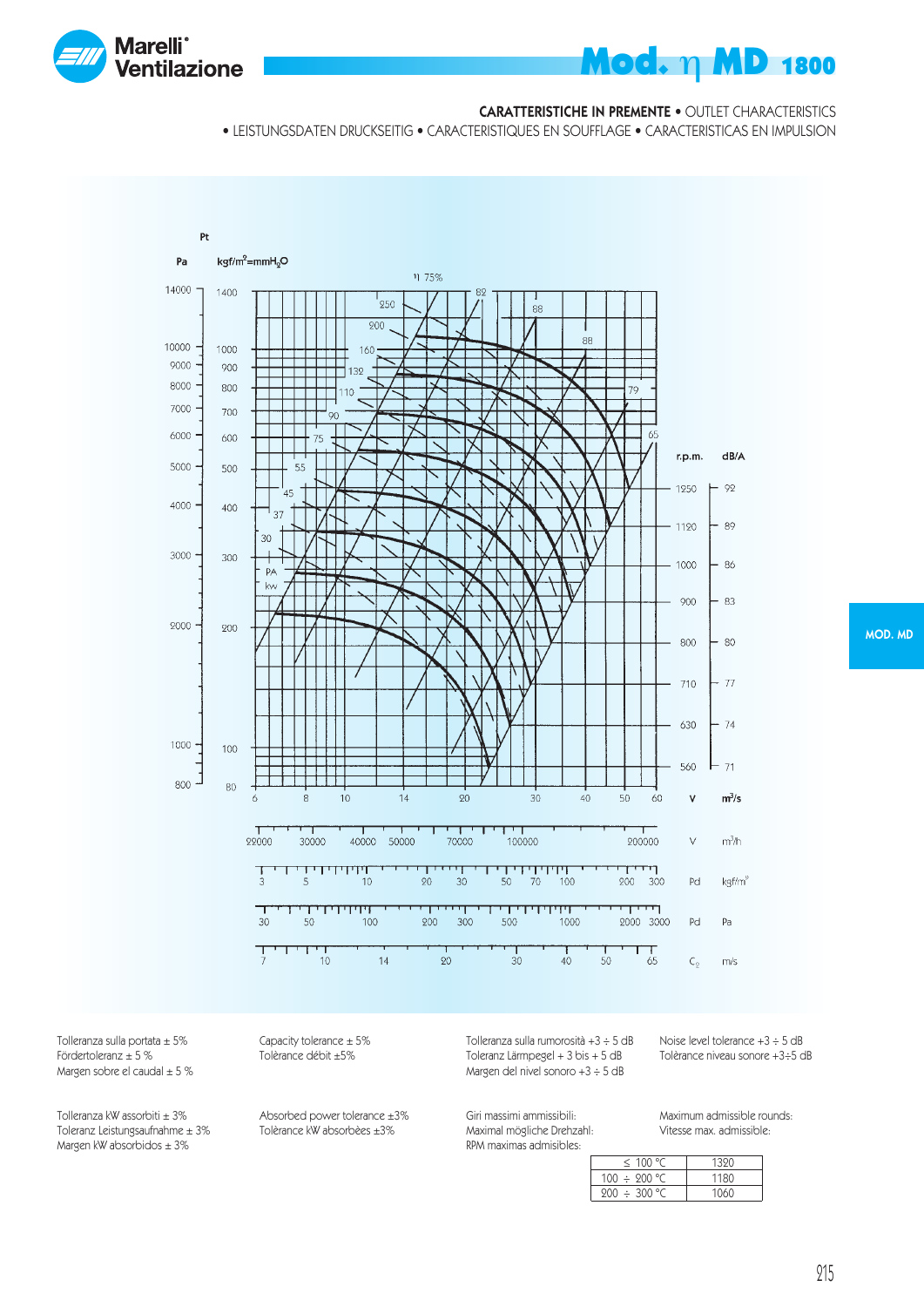

#### CARATTERISTICHE IN PREMENTE • OUTLET CHARACTERISTICS

• LEISTUNGSDATEN DRUCKSEITIG • CARACTERISTIQUES EN SOUFFLAGE • CARACTERISTICAS EN IMPULSION



Tolleranza sulla portata ± 5% Capacity tolerance ± 5%<br>Fördertoleranz ± 5 % Tolèrance débit ±5% Margen sobre el caudal  $\pm$  5 %

Tolleranza kW assorbiti ± 3% Absorbed power tolerance ±3%<br>Toleranz Leistungsaufnahme ± 3% Tolèrance kW absorbèes ±3% Toleranz Leistungsaufnahme  $\pm 3\%$ Margen kW absorbidos  $\pm 3\%$ 

Tolèrance débit ±5%

Tolleranza sulla rumorosità +3 ÷ 5 dB Noise level tolerance +3 ÷ 5 dB Toleranz Lärmpegel +  $3$  bis +  $5$  dB Margen del nivel sonoro +3 ÷ 5 dB

Maximal mögliche Drehzahl: RPM maximas admisibles:

Giri massimi ammissibili: Maximum admissible rounds:

| 11CS:             |      |
|-------------------|------|
| < 100 °C          | 1180 |
| $100 \div 200$ °C | 1060 |
| $200 \div 300$ °C | 930  |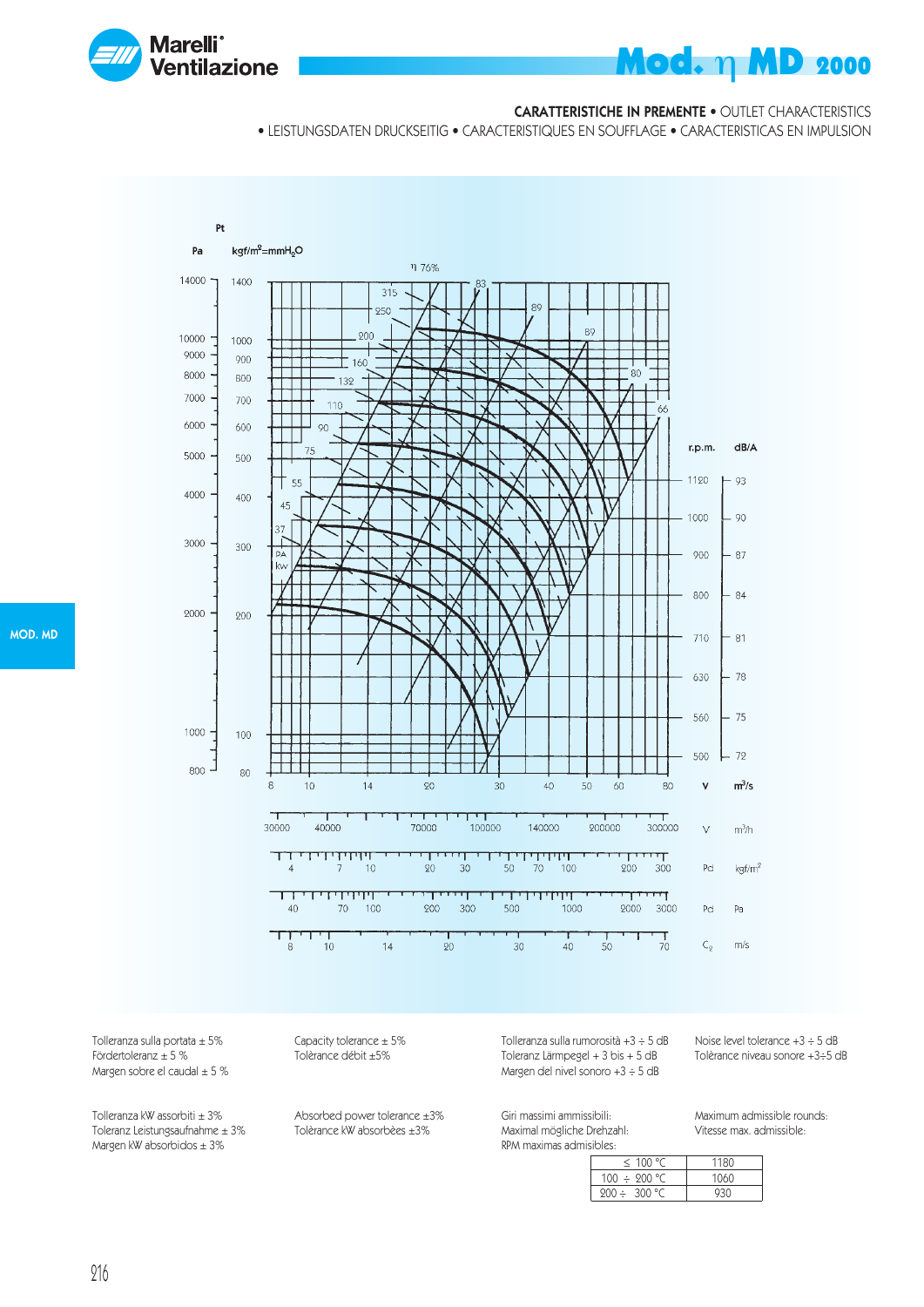

NOTES

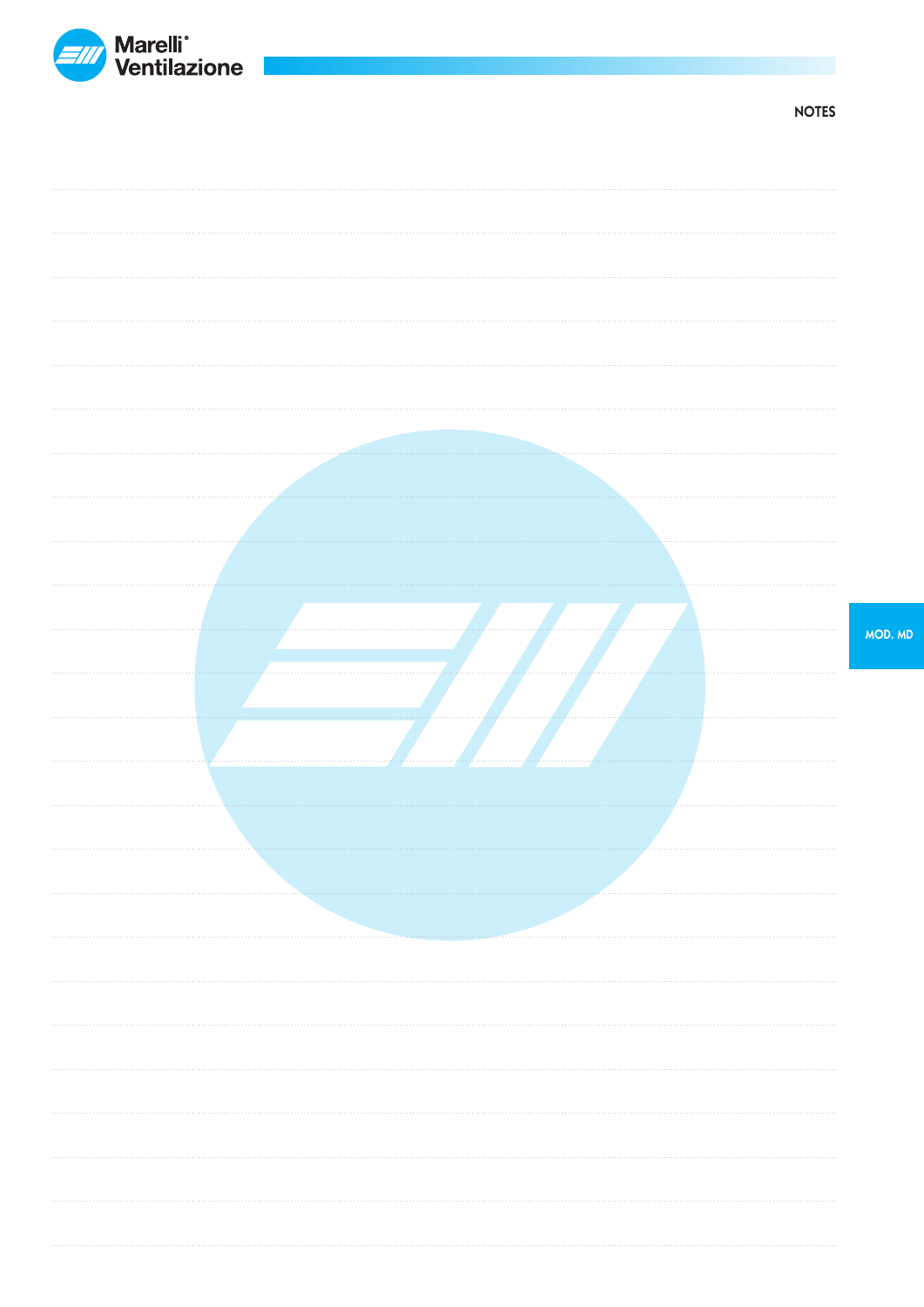

#### DIMENSIONI D'INGOMBRO • OVERALL DIMENSIONS

• MAßBLÄTTER • ENCOMBREMENTS • DIMENSIONES GENERALES



MOD. MD

 $(Es.1)$  400  $\div$  500

| MOD.          | $A^*$ | B    | C    | E    | F    | G   | H <sub>0</sub> | H1   | H <sub>2</sub> | H <sub>3</sub> | H4   | H <sub>5</sub> | H <sub>6</sub> | H7   |     | K   | $M^*$ | $\mathsf{N}$ | P    | $R^*$ | S  | T    |
|---------------|-------|------|------|------|------|-----|----------------|------|----------------|----------------|------|----------------|----------------|------|-----|-----|-------|--------------|------|-------|----|------|
| η MD 400      | 880   | 390  | 330  | 319  | 285  | 103 | 500            | 500  | 500            | 500            | 285  | 285            | 500            | 500  | 145 |     | 560   | 370          | 330  | 480   | 30 |      |
| $\eta$ MD 450 | 905   | 415  | 355  | 357  | 320  | 114 | 560            | 560  | 560            | 560            | 320  | 320            | 560            | 560  | 156 |     | 560   | 370          | 330  | 480   | 30 |      |
| η MD 500      | 940   | 490  | 410  | 400  | 360  | 129 | 600            | 600  | 600            | 600            | 360  | 360            | 600            | 600  | 168 |     | 520   | 438          | 385  | 430   | 40 |      |
| η MD 560      | 990   | 525  | 445  | 436  | 400  | 144 | 670            | 670  | 670            | 670            | 400  | 400            | 670            | 670  | 181 | 165 | 839   | 683          | 630  | 430   | 40 | 690  |
| η MD 630      | 1020  | 590  | 505  | 490  | 450  | 158 | 750            | 750  | 750            | 750            | 450  | 450            | 750            | 750  | 197 | 179 | 869   | 753          | 700  | 430   | 40 | 760  |
| $\eta$ MD 710 | 1150  | 670  | 570  | 558  | 500  | 179 | 670            | 670  | 670            | 670            | 500  | 500            | 850            | 850  | 210 | 202 | 996   | 831          | 385  | 515   | 40 | 920  |
| $\eta$ MD 800 | 1240  | 745  | 635  | 625  | 560  | 199 | 750            | 750  | 750            | 750            | 560  | 560            | 950            | 950  | 230 | 221 | 1085  | 921          | 430  | 565   | 40 | 1000 |
| η MD 900      | 1290  | 835  | 710  | 703  | 630  | 221 | 850            | 850  | 850            | 850            | 630  | 630            | 1060           | 1060 | 251 | 246 | 1128  | 1021         | 480  | 565   | 40 | 1100 |
| η MD 1000     | 1430  | 930  | 795  | 791  | 710  | 242 | 950            | 950  | 950            | 950            | 710  | 710            | 1180           | 1180 | 276 | 265 | 1237  | 1120         | 530  | 605   | 50 | 1230 |
| η MD 1120     | 1690  | 1045 | 895  | 891  | 800  | 272 | 1060           | 1060 | 1060           | 1060           | 800  | 800            | 1320           | 1320 | 333 | 299 | 1496  | 1260         | 590  | 760   | 50 | 1370 |
| n MD 1250     | 1750  | 1175 | 1005 | 1003 | 900  | 287 | 1180           | 1180 | 1180           | 1180           | 900  | 900            | 1500           | 1500 | 364 | 330 | 1558  | 1390         | 655  | 760   | 50 | 1540 |
| η MD 1400     | 1900  | 1305 | 1115 | 1116 | 1000 | 322 | 1320           | 1320 | 1120           | 1120           | 1000 | 1000           | 1700           | 1500 | 418 | 365 | 1677  | 1530         | 725  | 780   | 60 | 1690 |
| η MD 1600     | 2165  | 1535 | 1245 | 1250 | 1120 | 360 | 1500           | 1500 | 1250           | 1250           | 1120 | 1120           | 1900           | 1600 | 477 | 413 | 1934  | 1720         | 820  | 920   | 60 | 1950 |
| η MD 1800     | 2320  | 1705 | 1390 | 1395 | 1250 | 404 | 1650           | 1550 | 1400           | 1320           | 1250 | 1250           | 2120           | 1800 | 520 | 466 | 2020  | 1910         | 915  | 990   | 60 | 2150 |
| η MD 2000     | 2420  | 1920 | 1555 | 1563 | 1400 | 453 | 1850           | 1700 | 1600           | 1450           | 1400 | 1400           | 2360           | 2000 | 568 | 515 | 2147  | 2110         | 1015 | 920   | 60 | 2390 |

(\*) Per costruzione a "GAS CALDI" su mod. da 400 a 900 quote "A-M-R" + 50 mm. (\*) For "HIGH TEMPERATURE" construction with frame from 400 to 900 reference dimension "A-M- $R$ " + 50 mm.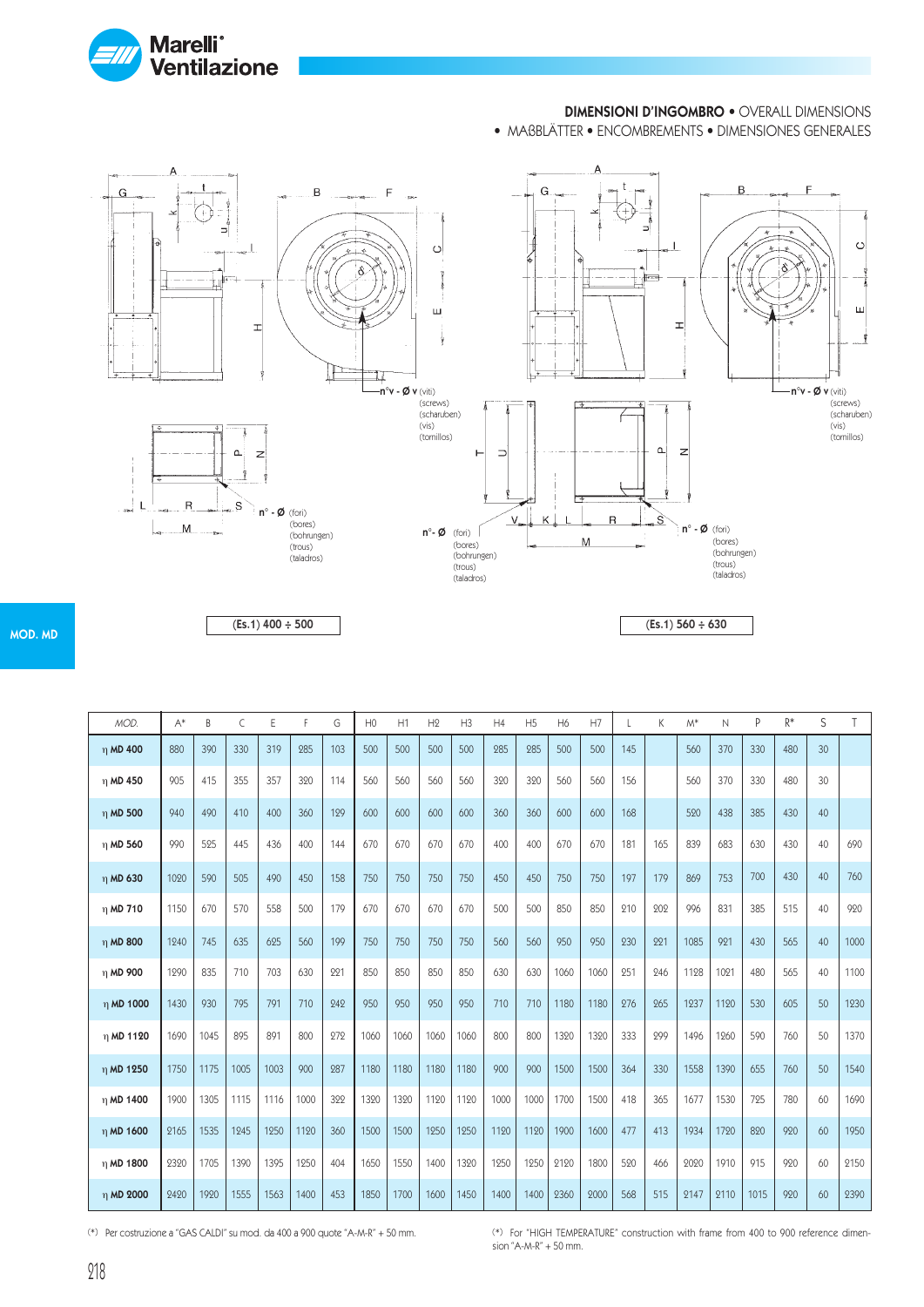### **Mod.** η MD es.1











 $(Es.1)$  710  $\div$  2000

| $\cup$ | $\vee$ | $n^{\circ}$    | $\Phi$ | $\mathsf k$       |     | t    | u. | d <sup>1</sup> | $n^{\circ}$ | Φv  | a    | b   | a <sup>1</sup> | b <sup>1</sup> | a <sup>2</sup> | b <sup>2</sup> | $n^{1}p$  | $n^2p$    | n°f | Φf | kg   | PD <sup>2</sup> |
|--------|--------|----------------|--------|-------------------|-----|------|----|----------------|-------------|-----|------|-----|----------------|----------------|----------------|----------------|-----------|-----------|-----|----|------|-----------------|
|        |        |                |        |                   |     |      |    |                |             |     |      |     |                |                |                |                |           |           |     |    |      |                 |
|        |        | $\overline{4}$ | 14     | 38 k6             | 80  | 41   | 10 | 292            | 8           | M8  | 256  | 183 | 292            | 219            | 326            | 253            | $1 - 112$ | $2 - 112$ | 10  | 12 | 80   | 0,7             |
|        |        | $\overline{4}$ | 14     | 38 k6             | 80  | 41   | 10 | 332            | 8           | M8  | 288  | 205 | 332            | 249            | 368            | 285            | $1 - 125$ | $2 - 125$ | 10  | 12 | 90   | 1,1             |
|        |        | $\overline{4}$ | 17     | 42 k6             | 110 | 45   | 12 | 366            | 8           | M8  | 322  | 229 | 366            | 273            | 402            | 309            | $1 - 125$ | $2 - 125$ | 10  | 12 | 130  | 2,4             |
| 630    | 23     | $4 + 2$        | 17     | 48 k6             | 110 | 51,5 | 14 | 405            | 8           | M8  | 361  | 256 | 405            | 300            | 441            | 336            | $1 - 125$ | $2 - 125$ | 10  | 12 | 170  | 3,4             |
| 700    | 23     | $4 + 2$        | 17     | 48 k6             | 110 | 51,5 | 14 | 448            | 19          | M8  | 404  | 988 | 448            | 332            | 484            | 368            | $2 - 125$ | $3 - 125$ | 14  | 19 | 200  | 5,8             |
| 385    | 29     | $5 + 3$        | 19     | 48 k6             | 110 | 51,5 | 14 | 497            | 12          | M8  | 453  | 322 | 497            | 366            | 533            | 402            | $2 - 125$ | $3 - 125$ | 14  | 12 | 270  | 9,8             |
| 430    | 29     | $5 + 3$        | 19     | 55 m6             | 110 | 59   | 16 | 551            | 12          | M8  | 507  | 361 | 551            | 405            | 587            | 441            | $2 - 125$ | $3 - 125$ | 14  | 12 | 330  | 17,3            |
| 480    | 26     | $5 + 3$        | 19     | 55 m6             | 110 | 59   | 16 | 629            | 19          | M8  | 569  | 404 | 629            | 464            | 669            | 504            | $2 - 160$ | $3 - 160$ | 14  | 14 | 380  | 27,5            |
| 530    | 41     | $5 + 3$        | 19     | 65 m6             | 140 | 69   | 18 | 698            | 12          | M8  | 638  | 453 | 698            | 513            | 738            | 553            | $2 - 160$ | $3 - 160$ | 14  | 14 | 500  | 50              |
| 590    | 54     | $5 + 3$        | 94     | 75 m <sub>6</sub> | 140 | 79,5 | 20 | 775            | 16          | M10 | 715  | 507 | 775            | 567            | 815            | 607            | $2 - 160$ | $4 - 160$ | 16  | 14 | 770  | 88              |
| 655    | 54     | $5 + 3$        | 94     | 75 m <sub>6</sub> | 140 | 79,5 | 20 | 861            | 16          | M10 | 801  | 569 | 871            | 639            | 921            | 689            | $2 - 200$ | $3 - 200$ | 14  | 14 | 1000 | 148             |
| 725    | 54     | $5 + 3$        | 24     | 80 m <sub>6</sub> | 170 | 85   | 22 | 958            | 16          | M10 | 898  | 638 | 968            | 708            | 1018           | 758            | $3 - 200$ | 4-200     | 18  | 14 | 1380 | 250             |
| 820    | 64     | $5 + 3$        | 98     | 90 m <sub>6</sub> | 170 | 95   | 25 | 1067           | 24          | M10 | 1007 | 715 | 1077           | 785            | 1127           | 835            | $3 - 200$ | $4 - 200$ | 18  | 14 | 1820 | 410             |
| 915    | 54     | $5 + 3$        | 98     | 100 j6            | 210 | 106  | 28 | 1200           | 24          | M10 | 1130 | 801 | 1210           | 881            | 1270           | 941            | $3 - 200$ | $5 - 200$ | 20  | 18 | 2600 | 725             |
| 1015   | 84     | $5 + 3$        | 28     | 100 j6            | 210 | 106  | 28 | 1337           | 24          | M10 | 1267 | 898 | 1347           | 978            | 1407           | 1038           | $4 - 200$ | $6 - 200$ | 24  | 18 | 3150 | 1110            |

(\*) Bei Heißgas-Ausführung der Modelle 400 bis 900 gelten die Abmessungen "A-M-R" + 50 mm.

(\*) Pour exécution "HAUTE TEMPERATURE" sur type à partir de 400 à 900 cote "A-M-R" +50 mm.

(\*) Para construcciones a "ALTA TEMP." en mod. de 400 a 900, cotas "A-M-R" + 50 mm.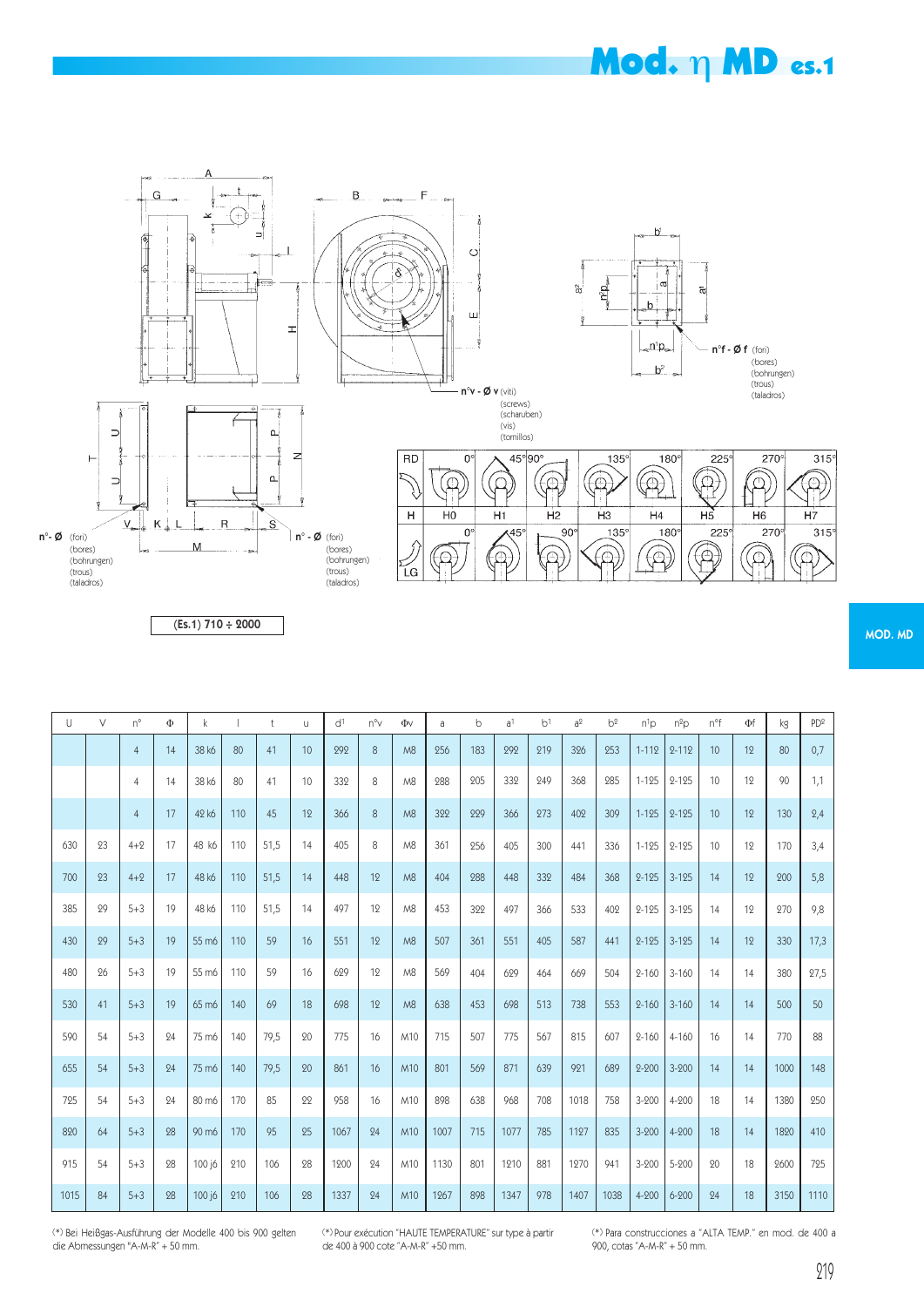

### DIMENSIONI D'INGOMBRO • OVERALL DIMENSIONS

• MAßBLÄTTER • ENCOMBREMENTS • DIMENSIONES GENERALES









DIMENSIONI VALIDE SOLO CON MOTORE INSTALLATO ALL'OPPOSTO DELLA FLANGIA PRE-MENTE

DIMENSIONS VALIDITY ONLY FOR MOTOR INSTALLED AT THE OPPOSITE SIDE OF THE OUTLET FLANGE'S

| MOD.           | Α    | $B*$ | C    | Ε    | $\mathsf{H}% _{\mathsf{H}}^{\ast}(\mathcal{M}_{0})$ | F      | G    | $\mathsf{L}$ | M      |
|----------------|------|------|------|------|-----------------------------------------------------|--------|------|--------------|--------|
| $η$ MD 400     | 1020 | 530  |      |      | 120                                                 | 20     | 650  | 330          | 20     |
| η MD 450       | 1175 | 530  |      |      | 120                                                 | 25     | 800  | 330          | $20\,$ |
| $η$ MD 500     | 1265 | 495  |      |      | 160                                                 | 25     | 830  | 385          | 25     |
| $η$ MD 560     | 1415 | 829  | 690  | 510  | 160                                                 | 25     | 735  | 630          | 25     |
| $η$ MD 630     | 1610 | 859  | 760  | 530  | 160                                                 | 25     | 860  | 700          | 25     |
| $\eta$ MD 710  | 1980 | 987  | 920  | 690  | 180                                                 | 30     | 1150 | 385          | 30     |
| $η$ MD 800     | 2070 | 1074 | 1000 | 690  | 180                                                 | $30\,$ | 1150 | 430          | $30\,$ |
| η MD 900       | 2200 | 1121 | 1100 | 750  | 180                                                 | 30     | 1180 | 480          | 30     |
| $η$ MD 1000    | 2300 | 1213 | 1230 | 755  | 180                                                 | $30\,$ | 1180 | 530          | $30\,$ |
| $\eta$ MD 1120 | 2470 | 1461 | 1370 | 830  | 180                                                 | 35     | 1220 | 590          | 35     |
| η MD 1250      | 2600 | 1521 | 1540 | 830  | 180                                                 | $35\,$ | 1220 | 655          | $35\,$ |
| η MD 1400      | 3150 | 1631 | 1690 | 990  | 180                                                 | 35     | 1630 | 725          | 35     |
| η MD 1600      | 3340 | 1880 | 1950 | 990  | 180                                                 | 35     | 1630 | 820          | 35     |
| η MD 1800      | 3600 | 1979 | 2150 | 1100 | 180                                                 | 35     | 1700 | 915          | 35     |
| η MD 2000      | 3800 | 2077 | 2390 | 1100 | 180                                                 | 35     | 1700 | 1015         | $35\,$ |

(\*) Per costruzione a "GAS CALDI" su mod. da 400 a 900 quote "B-P" + 50 mm. (\*) For "HIGH TEMPERATURE" construction with frame from 400 to 900 reference dimension  $B-P'' + 50$  mm.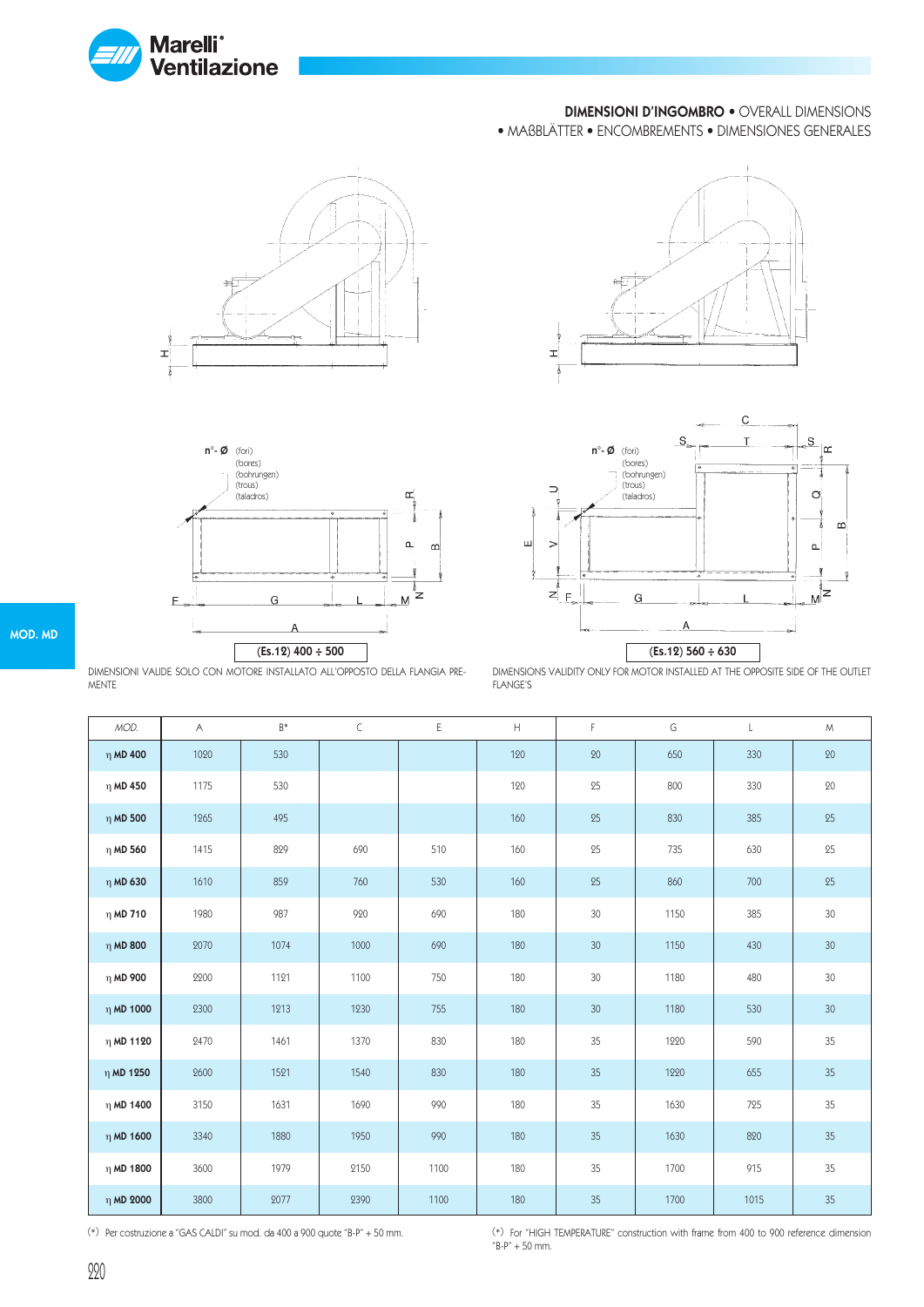### Mod. η MD es.12





DIE MAßE GELTEN NUR, WENN DER ANTRIEBSMOTOR GEGENÜBER DEM DRUCKSEITIGEN FLANSCH MONTIERT IST

DIMENSIONES VALID SEULEMENT AVEC MOTEUR INSTALLEÉ À LA CÔTÉ OPPOSÉ À LA BRIDE SOUFFLAGE

DIMENSIONES VALIDAS SOLO CON MOTOR INSTALADO CONTRARIO DE LA BRIDA DE IMPULSION

| $\mathsf{N}$    | p*  | $\hbox{\large \bf Q}$ | ${\mathsf R}$ | S      | $\mathsf{T}$ | $\mathsf{U}% _{T}=\mathsf{U}_{T}\!\left( a,b\right) ,\ \mathsf{U}_{T}=\mathsf{U}_{T}\!\left( a,b\right) ,$ | V    | $n^{\circ}$      | $\Phi$     | $\mathsf{k}\mathsf{g}$ |
|-----------------|-----|-----------------------|---------------|--------|--------------|------------------------------------------------------------------------------------------------------------|------|------------------|------------|------------------------|
| $25\,$          | 480 |                       | 25            |        |              |                                                                                                            |      | 6                | 14         | 50                     |
| $25\,$          | 480 |                       | $25\,$        |        |              |                                                                                                            |      | 6                | 14         | 55                     |
| 30 <sup>°</sup> | 430 |                       | 35            |        |              |                                                                                                            |      | $\boldsymbol{6}$ | 17         | $76\,$                 |
| 30              | 430 | 346                   | 23            | 30     | 630          | 25                                                                                                         | 455  | 8                | 17         | 102                    |
| 30 <sup>°</sup> | 430 | 376                   | 23            | 30     | 700          | 25                                                                                                         | 475  | $\,8\,$          | 17         | 112                    |
| 30              | 515 | 412                   | 30            | 75     | 385          | $30\,$                                                                                                     | 630  | $10$             | 19         | 165                    |
| $30\,$          | 565 | 451                   | ${\bf 28}$    | $70\,$ | 430          | 30                                                                                                         | 630  | 10 <sup>°</sup>  | 19         | 170                    |
| 30              | 565 | 497                   | 29            | 70     | 480          | $30\,$                                                                                                     | 690  | 10               | 19         | 182                    |
| $35\,$          | 605 | 541                   | 32            | 85     | 530          | $30\,$                                                                                                     | 690  | $10$             | 19         | 255                    |
| 35              | 760 | 632                   | 34            | 95     | 590          | 35                                                                                                         | 760  | $10$             | 24         | 285                    |
| $35\,$          | 760 | 694                   | 32            | 115    | 655          | 35                                                                                                         | 760  | $10$             | 24         | 300                    |
| $35\,$          | 780 | 783                   | 33            | 120    | 725          | 35                                                                                                         | 920  | 10               | 24         | 350                    |
| 35              | 920 | 890                   | 35            | 155    | 820          | 35                                                                                                         | 920  | 10               | 28         | 380                    |
| 35              | 920 | 986                   | 38            | 160    | 915          | 35                                                                                                         | 1030 | 10               | ${\bf 28}$ | 460                    |
| $35\,$          | 920 | 1083                  | 39            | 180    | 1015         | 35                                                                                                         | 1030 | 10               | 28         | 485                    |

(\*) Bei Heißgas-Ausführung der Modelle 400 bis 900 gelten die Abmessungen "B-P" + 50 mm

(\*) Pour exécution "HAUTE TEMPERATURE" sur type à partir de 400 à 900 cote "B-P" +50 mm.

(\*) Para construcciones a "ALTA TEMP." en mod. de 400 a 900, cotas "B-P" + 50 mm..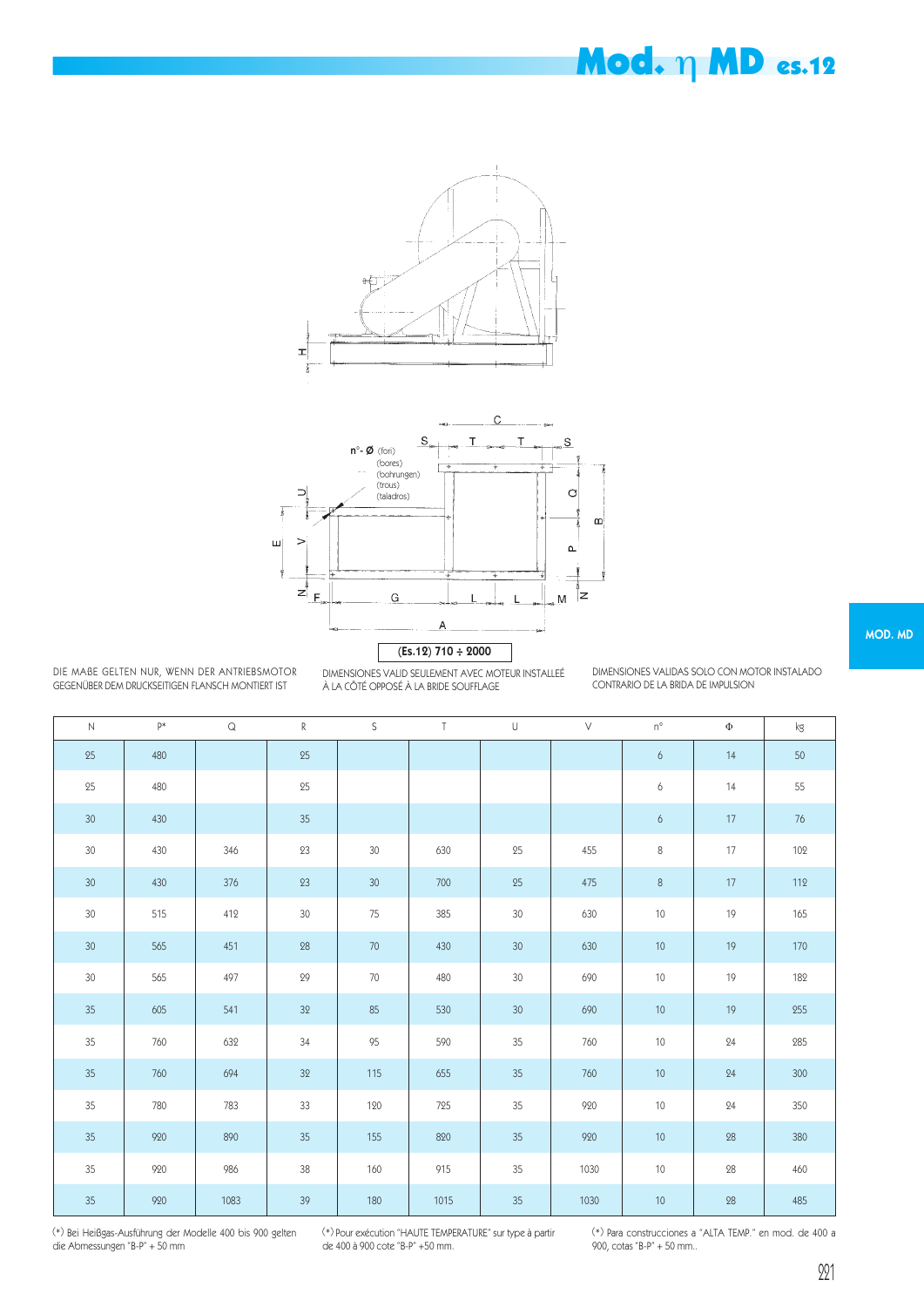

### ACCESSORI • ACCESSORIES

Mod. η MD

ZUBEHÖR • ACCESSOIRES • ACCESORIOS

Controflange aspiranti • Inlet flange • Gegenflansch saugseitig • Contrebrides côté aspiration • Contrabrida aspiracion



Controflange prementi • Outlet flange • Gegenflansch druckseitig • Contrebrides côté soufflage • Contrabrida impulsion



| MOD.           | a    | b   | a <sup>1</sup> | b <sup>1</sup> | $a^2$ | $b^2$ | $n^1$ p   | $n^2$ p   | $n^{\circ}$     | $\Phi$ | S              | kg       |
|----------------|------|-----|----------------|----------------|-------|-------|-----------|-----------|-----------------|--------|----------------|----------|
| $\eta$ MD 400  | 256  | 183 | 292            | 219            | 326   | 253   | $1 - 112$ | $2 - 112$ | 10 <sup>°</sup> | 12     | $\overline{4}$ | 1,1      |
| η MD 450       | 288  | 205 | 332            | 249            | 368   | 285   | $1 - 125$ | $2 - 125$ | 10              | 12     | 5              | 1,8      |
| $\eta$ MD 500  | 322  | 229 | 366            | 273            | 402   | 309   | $1 - 125$ | $2 - 125$ | 10              | 12     | 5              | $\Omega$ |
| η MD 560       | 361  | 256 | 405            | 300            | 441   | 336   | $1 - 125$ | $2 - 125$ | 10              | 12     | 5              | 2,2      |
| n MD 630       | 404  | 288 | 448            | 332            | 484   | 368   | $2 - 125$ | $3 - 125$ | 14              | 12     | 5              | 2,4      |
| $\eta$ MD 710  | 453  | 322 | 497            | 366            | 533   | 402   | $2 - 125$ | $3 - 125$ | 14              | 12     | 5              | 2,7      |
| $\eta$ MD 800  | 507  | 361 | 551            | 405            | 587   | 441   | $2 - 125$ | $3 - 125$ | 14              | 12     | 5              | 3        |
| η MD 900       | 569  | 404 | 629            | 464            | 669   | 504   | $2 - 160$ | $3 - 160$ | 14              | 14     | 6              | 5        |
| $\eta$ MD 1000 | 638  | 453 | 698            | 513            | 738   | 553   | $2 - 160$ | $3 - 160$ | 14              | 14     | 6              | 5,6      |
| $\eta$ MD 1120 | 715  | 507 | 775            | 567            | 815   | 607   | $2 - 160$ | $4 - 160$ | 16              | 14     | 6              | 6,2      |
| n MD 1250      | 801  | 569 | 871            | 639            | 921   | 689   | $2 - 200$ | $3 - 200$ | 14              | 14     | 8              | 11,2     |
| $\eta$ MD 1400 | 898  | 638 | 968            | 708            | 1018  | 758   | $3 - 200$ | 4-200     | 18              | 14     | 8              | 12,5     |
| n MD 1600      | 1007 | 715 | 1077           | 785            | 1127  | 835   | $3 - 200$ | $4 - 200$ | 18              | 14     | 8              | 14       |
| n MD 1800      | 1130 | 801 | 1210           | 881            | 1270  | 941   | $3 - 200$ | 5-200     | 20              | 18     | 8              | 18       |
| η MD 2000      | 1267 | 898 | 1347           | 978            | 1407  | 1038  | 4-200     | $6 - 200$ | 24              | 18     | 8              | 20       |

Reti di protezione in aspirante • Inlet protection grid • Ansaugschutzgitter • Grilles de protection en aspiration • Red proteccion en aspiracion



| MOD.           | d    | $d^\dagger$ | Α  | $n^{\circ}$      | kg             |
|----------------|------|-------------|----|------------------|----------------|
| $η$ MD 400     | 255  | 292         | 11 | $\overline{4}$   | 0,3            |
| η MD 450       | 286  | 332         | 11 | $\overline{4}$   | 0,35           |
| $\eta$ MD 500  | 321  | 366         | 11 | $\overline{4}$   | 0,4            |
| $\eta$ MD 560  | 361  | 405         | 11 | 8                | 0,7            |
| $\eta$ MD 630  | 406  | 448         | 11 | 8                | 0,8            |
| $\eta$ MD 710  | 456  | 497         | 11 | 8                | 0,9            |
| $\eta$ MD 800  | 506  | 551         | 11 | 8                | $\mathbf{1}$   |
| η MD 900       | 568  | 629         | 11 | 8                | 1,2            |
| $\eta$ MD 1000 | 638  | 698         | 11 | 8                | 1,5            |
| $\eta$ MD 1120 | 718  | 775         | 13 | 8                | $\overline{2}$ |
| η MD 1250      | 808  | 861         | 13 | 8                | 2,5            |
| η MD 1400      | 908  | 958         | 13 | 8                | 3              |
| η MD 1600      | 1008 | 1067        | 13 | 8                | 3,5            |
| η MD 1800      | 1130 | 1200        | 13 | 8                | 8,5            |
| η MD 2000      | 1260 | 1337        | 13 | $\boldsymbol{8}$ | 10             |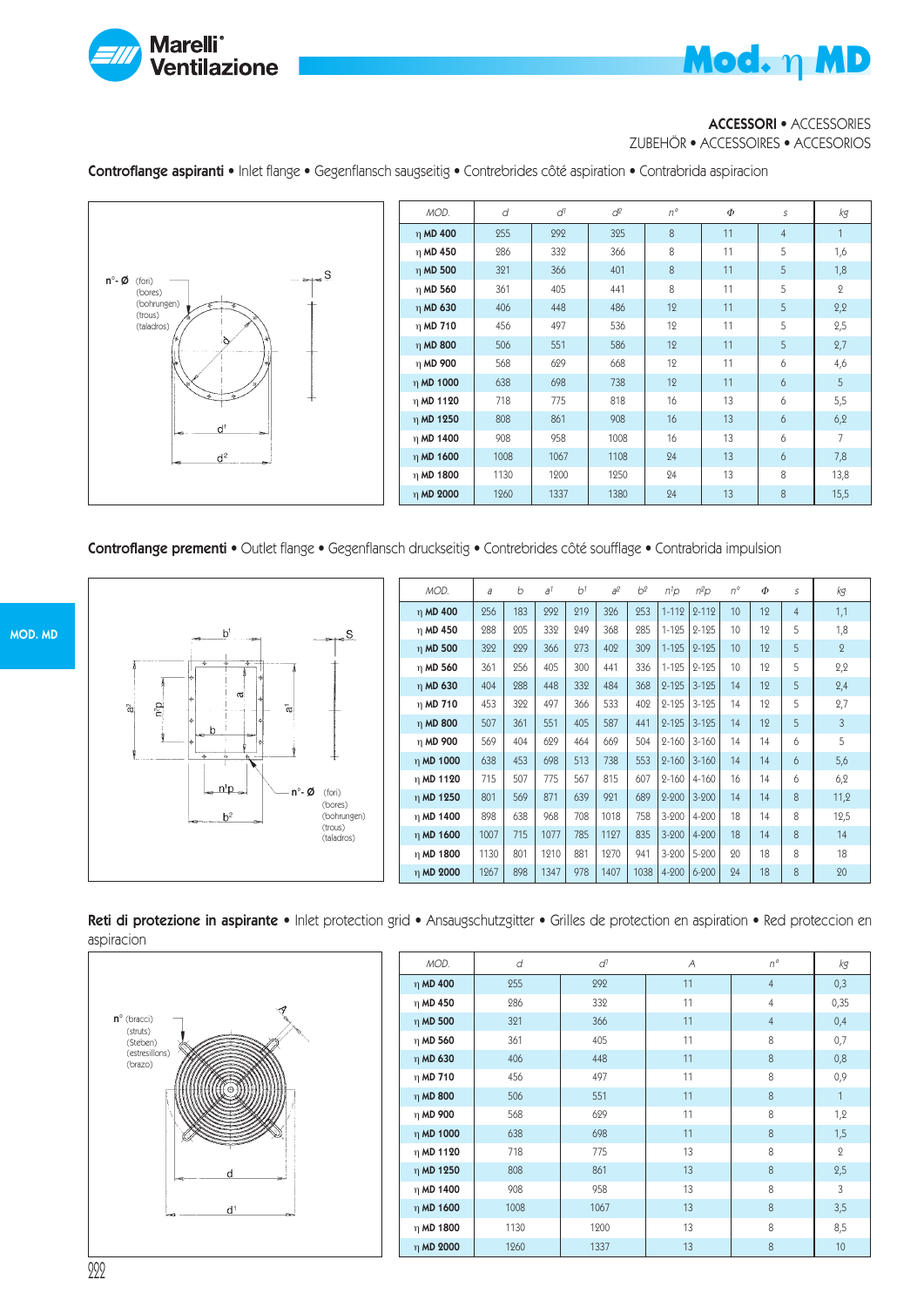



### ACCESSORI • ACCESSORIES

ZUBEHÖR • ACCESSOIRES • ACCESORIOS

Giunti antivibranti in aspirante • Inlet flexible connection • Elastische Verbindung saugseitig • Manchette souple en aspiration • Junta antivibatoria en aspiracion



| MOD.          | d    | $d^1$ | $d^2$ | $n^{\circ}$ | $\Phi$ | H   | kg   |
|---------------|------|-------|-------|-------------|--------|-----|------|
| $\eta$ MD 400 | 255  | 292   | 325   | 8           | 11     | 200 | 2,2  |
| $η$ MD 450    | 286  | 332   | 366   | 8           | 11     | 200 | 3,4  |
| $\eta$ MD 500 | 321  | 366   | 401   | 8           | 11     | 200 | 3,8  |
| $\eta$ MD 560 | 361  | 405   | 441   | 8           | 11     | 200 | 4,2  |
| η MD 630      | 406  | 448   | 486   | 12          | 11     | 200 | 4,6  |
| $\eta$ MD 710 | 456  | 497   | 536   | 12          | 11     | 200 | 5,1  |
| $\eta$ MD 800 | 506  | 551   | 586   | 12          | 11     | 200 | 5,6  |
| η MD 900      | 568  | 629   | 668   | 12          | 11     | 200 | 9,4  |
| η MD 1000     | 638  | 698   | 738   | 12          | 11     | 200 | 10,4 |
| n MD 1120     | 718  | 775   | 818   | 16          | 13     | 200 | 11,6 |
| η MD 1250     | 808  | 861   | 908   | 16          | 13     | 200 | 13   |
| η MD 1400     | 908  | 958   | 1008  | 16          | 13     | 200 | 14,4 |
| η MD 1600     | 1008 | 1067  | 1108  | 24          | 13     | 200 | 16   |
| n MD 1800     | 1130 | 1200  | 1250  | 24          | 13     | 200 | 29   |
| n MD 2000     | 1260 | 1337  | 1380  | 24          | 13     | 200 | 33   |

Giunti antivibranti in premente · Outlet flexible connection · Elastische Verbindung druckseitig · Manchette souple en soufflage · Junta antivibatoria en impulsion



| MOD.            | a    | b   | a <sup>1</sup> | b <sup>1</sup> | a <sup>2</sup> | $b^2$ | n1p       | $n^2p$    | $n^{\circ}$     | $\Phi$ | H   | kg   |
|-----------------|------|-----|----------------|----------------|----------------|-------|-----------|-----------|-----------------|--------|-----|------|
| η MD 400        | 256  | 183 | 292            | 219            | 326            | 253   | $1 - 112$ | $2 - 112$ | 10 <sup>°</sup> | 12     | 200 | 2,4  |
| າ <b>MD 450</b> | 288  | 205 | 332            | 249            | 368            | 285   | $1 - 125$ | $2 - 125$ | 10              | 12     | 200 | 3,8  |
| $\eta$ MD 500   | 322  | 229 | 366            | 273            | 402            | 309   | $1 - 125$ | $2 - 125$ | 10              | 12     | 200 | 4,2  |
| η MD 560        | 361  | 256 | 405            | 300            | 441            | 336   | $1 - 125$ | $2 - 125$ | 10              | 12     | 200 | 4,6  |
| n MD 630        | 404  | 288 | 448            | 332            | 484            | 368   | $2 - 125$ | $3 - 125$ | 14              | 12     | 200 | 5    |
| $\eta$ MD 710   | 453  | 322 | 497            | 366            | 533            | 402   | $2 - 125$ | $3 - 125$ | 14              | 12     | 200 | 5,6  |
| η MD 800        | 507  | 361 | 551            | 405            | 587            | 441   | $2 - 125$ | $3 - 125$ | 14              | 12     | 200 | 6,2  |
| η MD 900        | 569  | 404 | 629            | 464            | 669            | 504   | $2 - 160$ | $3 - 160$ | 14              | 14     | 200 | 10,2 |
| η MD 1000       | 638  | 453 | 698            | 513            | 738            | 553   | $2 - 160$ | $3 - 160$ | 14              | 14     | 200 | 11,4 |
| n MD 1120       | 715  | 507 | 775            | 567            | 815            | 607   | $2 - 160$ | $4 - 160$ | 16              | 14     | 200 | 12,6 |
| η MD 1250       | 801  | 569 | 871            | 639            | 921            | 689   | $2 - 200$ | $3 - 200$ | 14              | 14     | 200 | 23   |
| $\eta$ MD 1400  | 898  | 638 | 968            | 708            | 1018           | 758   | $3 - 200$ | 4-200     | 18              | 14     | 200 | 25,5 |
| n MD 1600       | 1007 | 715 | 1077           | 785            | 1127           | 835   | $3 - 200$ | 4-200     | 18              | 14     | 200 | 28,5 |
| η MD 1800       | 1130 | 801 | 1210           | 881            | 1270           | 941   | $3 - 200$ | $5 - 200$ | 20              | 18     | 200 | 37   |
| n MD 2000       | 1267 | 898 | 1347           | 978            | 1407           | 1038  | $4 - 200$ | $6 - 200$ | 24              | 18     | 200 | 41   |

### Regolatori di portata in aspirante • Inlet discharge governor • Drallregler • Inclineurs à l'aspiration • Regulador de caudal en aspiracion



| MOD.           | d    | ď    | $d^2$ | $n^{\circ}$ | $\Phi$ | H   | kg  |
|----------------|------|------|-------|-------------|--------|-----|-----|
| $\eta$ MD 500  | 321  | 366  | 401   | 8           | 11     | 200 | 24  |
| $\eta$ MD 560  | 361  | 405  | 441   | 8           | 11     | 250 | 26  |
| $\eta$ MD 630  | 406  | 448  | 486   | 12          | 11     | 250 | 30  |
| $\eta$ MD 710  | 456  | 497  | 536   | 12          | 11     | 250 | 32  |
| $\eta$ MD 800  | 506  | 551  | 586   | 12          | 11     | 250 | 45  |
| η MD 900       | 568  | 629  | 668   | 12          | 11     | 250 | 50  |
| $\eta$ MD 1000 | 638  | 698  | 738   | 12          | 11     | 300 | 58  |
| n MD 1120      | 718  | 775  | 818   | 16          | 13     | 300 | 68  |
| η MD 1250      | 808  | 861  | 908   | 16          | 13     | 350 | 87  |
| $\eta$ MD 1400 | 908  | 958  | 1008  | 16          | 13     | 350 | 102 |
| η MD 1600      | 1008 | 1067 | 1108  | 24          | 13     | 350 | 120 |
| η MD 1800      | 1130 | 1200 | 1250  | 24          | 13     | 400 | 150 |
| η MD 2000      | 1260 | 1337 | 1380  | 24          | 13     | 400 | 170 |